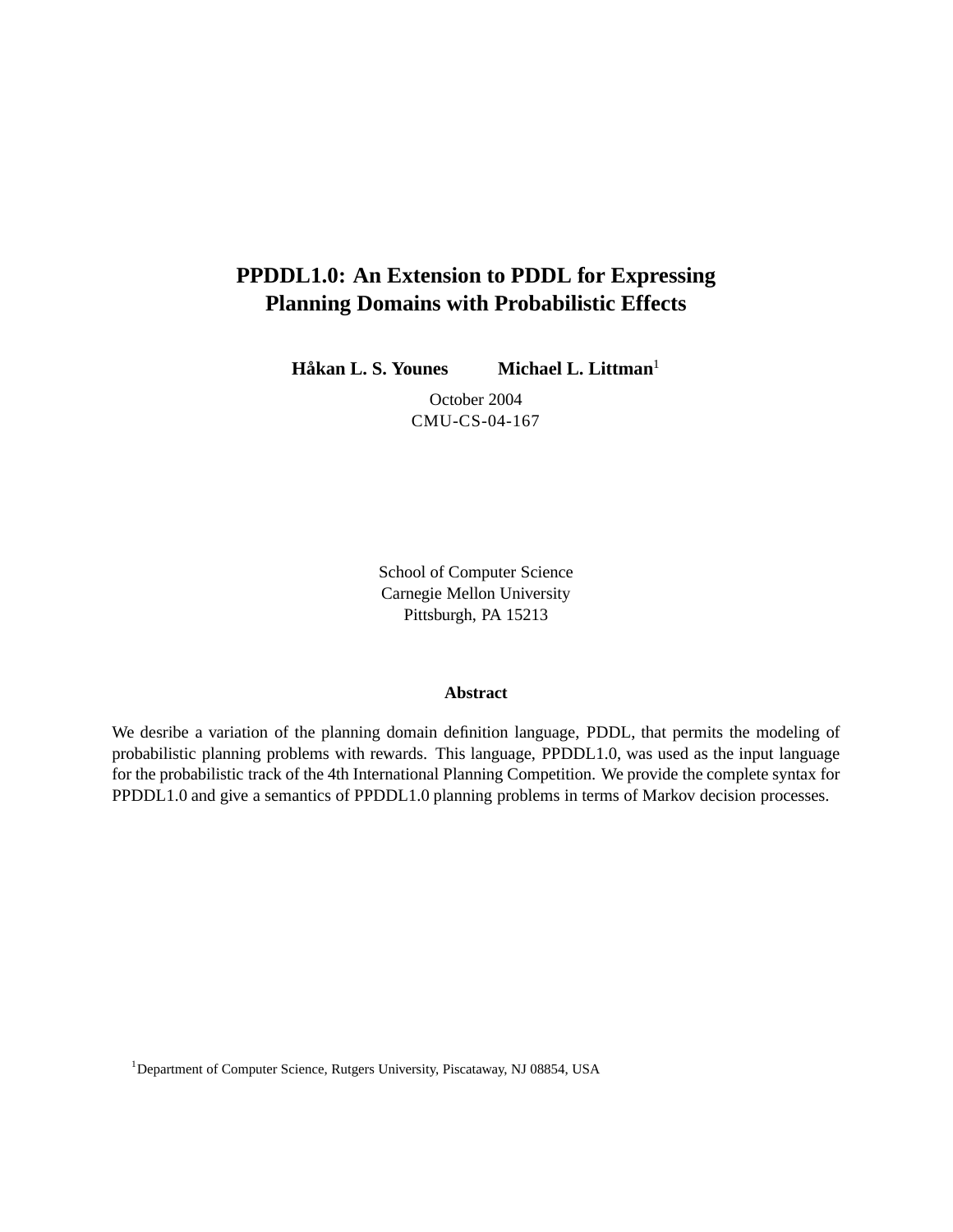**Keywords:** PDDL, probabilistic planning, Markov decision processes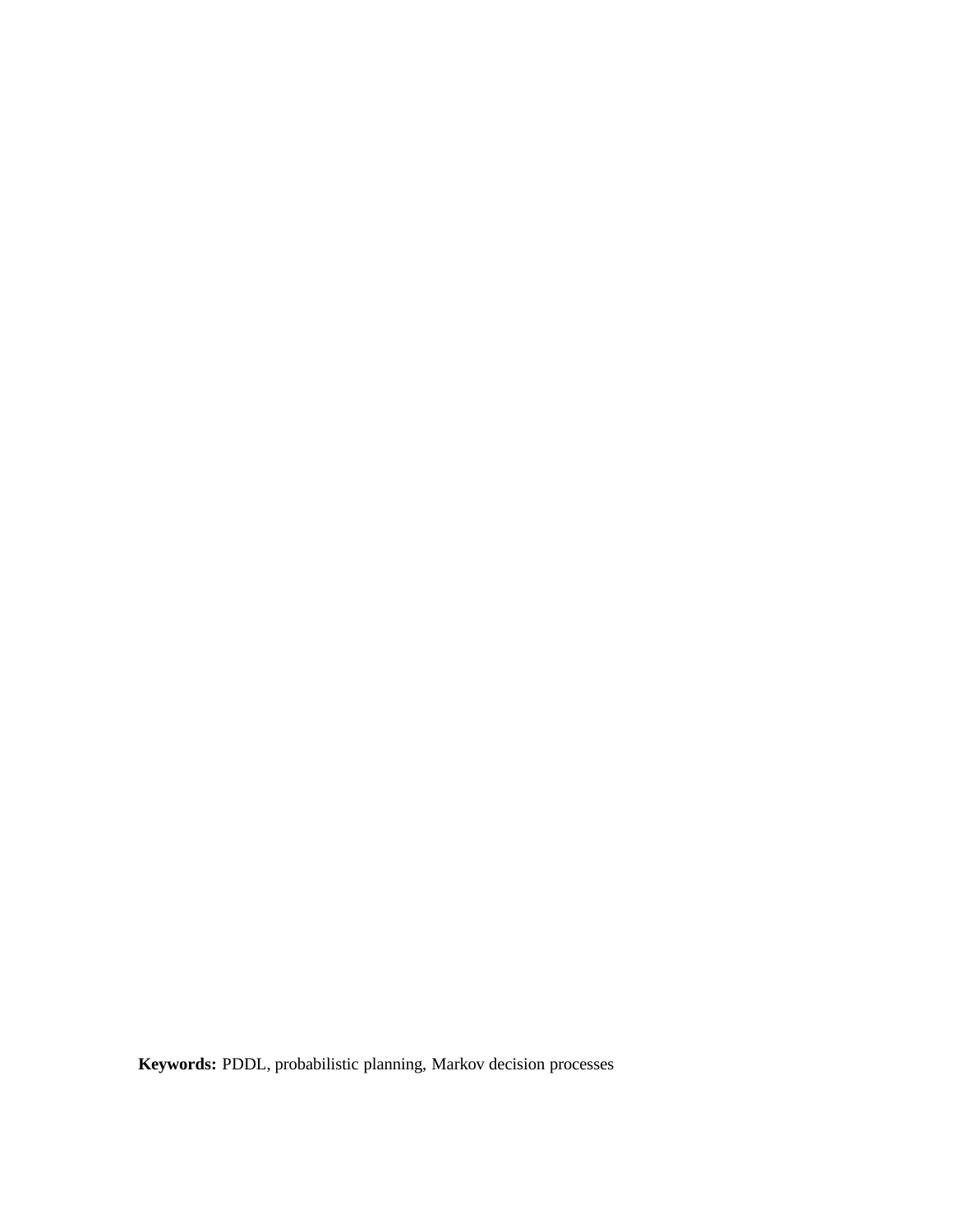### **1 Introduction**

A standard domain description language, PDDL (Ghallab et al. 1998; McDermott 2000; Fox and Long 2003), for deterministic planning domains has simplified sharing of domain models and problems in the planning community, and has enabled direct comparisons of different planning systems. As a result, there has been considerable progress in planning research with deterministic domain models since the first International Planning Competition in 1998.

The 4th International Planning Competition included a probabilistic track for the first time in an attempt to create a common platform for the evaluation of probabilistic and decision theoretic planning systems. This document briefly describes the input language, PPDDL1.0, that was used for the probabilistic track. PPDDL1.0 is essentially a syntactic extension of levels 1 and 2 of PDDL2.1 (Fox and Long 2003). Section 2 gives a comprehensive introduction to PDDL so that prior knowledge of PDDL2.1, or any of its predecessors, is not required in order to understand this document. Readers already familiar with PDDL can jump immediately to Section 3, which focuses on new language features specific to PPDDL, including probabilistic effects and rewards. Section 4 provides a semantics for PPDDL1.0 planning problems in terms of *Markov decision processes* (MDPs; Howard 1960; Puterman 1994). The complete syntax for PPDDL1.0 is given in Appendix A.

Note that, unlike PDDL2.1, PPDDL1.0 does not impose a specific structure on plans, except that only a single action can be executed at any point in time. The problem of plan representation has been left entirely to the planning systems, and planning systems may even choose to have no plan representation at all. At the planning competition, planning systems were evaluated using a client-server model where the server sent states to a client (planning system) and the client was expected to respond with an action to execute for each state it received.

PPDDL1.0 is a first step towards a general language for describing probabilistic and decision theoretic planning problems. Directions for future extensions include, but are not limited to, concurrency, observability, and time. Of these, concurrency is the most straightforward to add, requiring only a slightly modified semantics in line with that proposed by Mausam and Weld (2004). Adding a temporal dimension to actions would permit the modeling of semi-Markov decision processes (Howard 1971), or in the presence of concurrency, generalized semi-Markov decision processes (Younes and Simmons 2004). Restrictions in the observability of state features would be necessary to model contingent probabilistic planning problems (Draper et al. 1994), as well as partially observable MDPs (Åström 1965).

# **2 PDDL Basics**

PDDL is a language for specifying deterministic planning domains and problems. We describe the basic building blocks of PDDL in this section. In the next section, we introduce extensions necessary to express probabilistic and decision theoretic planning domains and problems.

#### **2.1 Planning Domains**

A PDDL planning domain consists of a set T of types, a subtyping relation  $ST \subset T \times T$ , a set C of global objects (domain *constants*), a set P of predicates, a set F of functions, and a set *AS* of action schemata. Predicates and functions are used to encode *state variables*.

When defining a domain in PDDL, it is given a unique name that is used when referring to the domain in problem definitions (see Section 2.2). Figure 1 shows the definition of a domain named "test-domain" in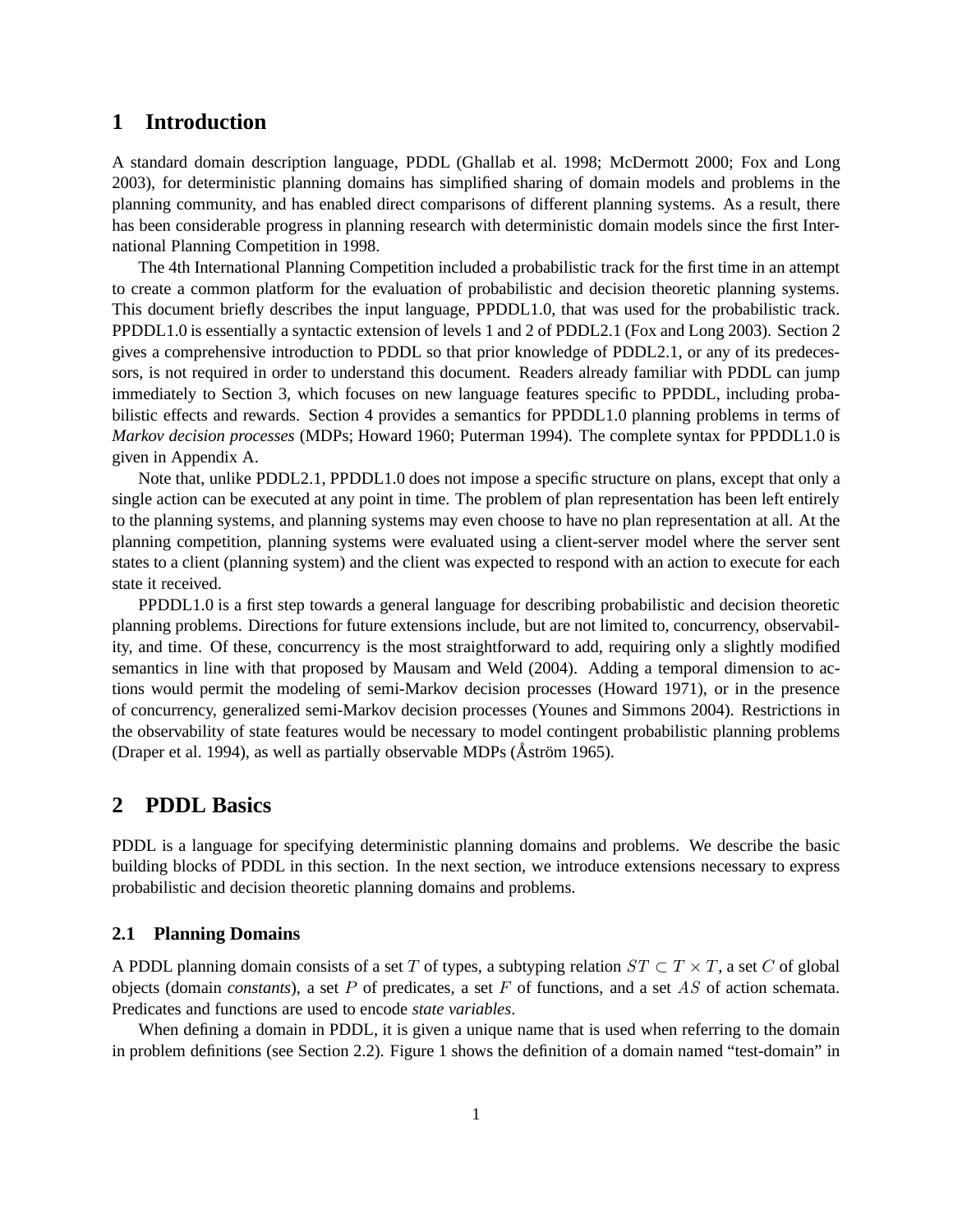```
(define (domain test-domain)
   (:requirements :typing :equality :conditional-effects
                  :fluents)
  (:types car box)
  (:constants goldie - car)
  (:predicates (parked ?x - car) (holding ?x - box)
                (in  ?x - box ?y - car))(:functions (fuel-level ?x - car))
  (:action load
            :parameters (?x - box ?y - car)
            :precondition (and (holding ?x) (parked ?y))
            :effect (and (in ?x ?y)
                         (forall (?z - car)
                            (when (not (= ?z ?y))
                               (not (in ?x ?z))))))
  (:action refuel
            :parameters (?x - car)
            :precondition (< (fuel-level ?x) 10)
            :effect (increase (fuel-level ?x) 1)))
```
**Figure 1:** Definition of a simple planning domain in PDDL.

PDDL. The statement

(:requirements :typing :equality :conditional-effects :fluents)

signals to a planner reading the domain definition that support for typing, equality, conditional effects, and fluents are required in order to correctly handle the domain being defined. Requirements are explained in more detail in Appendix A, where a full grammar for PPDDL is provided. Tokens starting with a question mark, for example ?x, are *variables*, which are not to be confused with *state* variables.

#### **2.1.1 Types**

Objects and variables are *terms*, and in PDDL all terms have some type  $\tau \in T$ . The domain definition in Figure 1 declares two types: car and box. The constant goldie is declared to be of type car, while the first parameter of the action schema load is declared to be of type box.

All declared types are by default subtypes of the built-in PDDL type object. A type is also a subtype of itself (the subtyping relation *ST* is reflexive), and if  $\tau_1$  is a subtype of  $\tau_2$  and  $\tau_2$  is a subtype of  $\tau_3$ , then  $\tau_1$  is a subtype of  $\tau_3$  (*ST* is transitive). For the example domain we have  $T = \{\text{object}, \text{car}, \text{box}\}\$ with *ST* containing the elements  $\langle$ object, object $\rangle$ ,  $\langle$ car, object $\rangle$ ,  $\langle$ car, car $\rangle$ ,  $\langle$ box, object $\rangle$ , and  $\langle$ box, box $\rangle$ .

It is possible to specify the supertype of a type in the type declaration of a domain definition. For example, the type declaration

(:types car - object saab volvo - car)

declares the type car as a subtype of object, and the types saab and volvo as subtypes of car.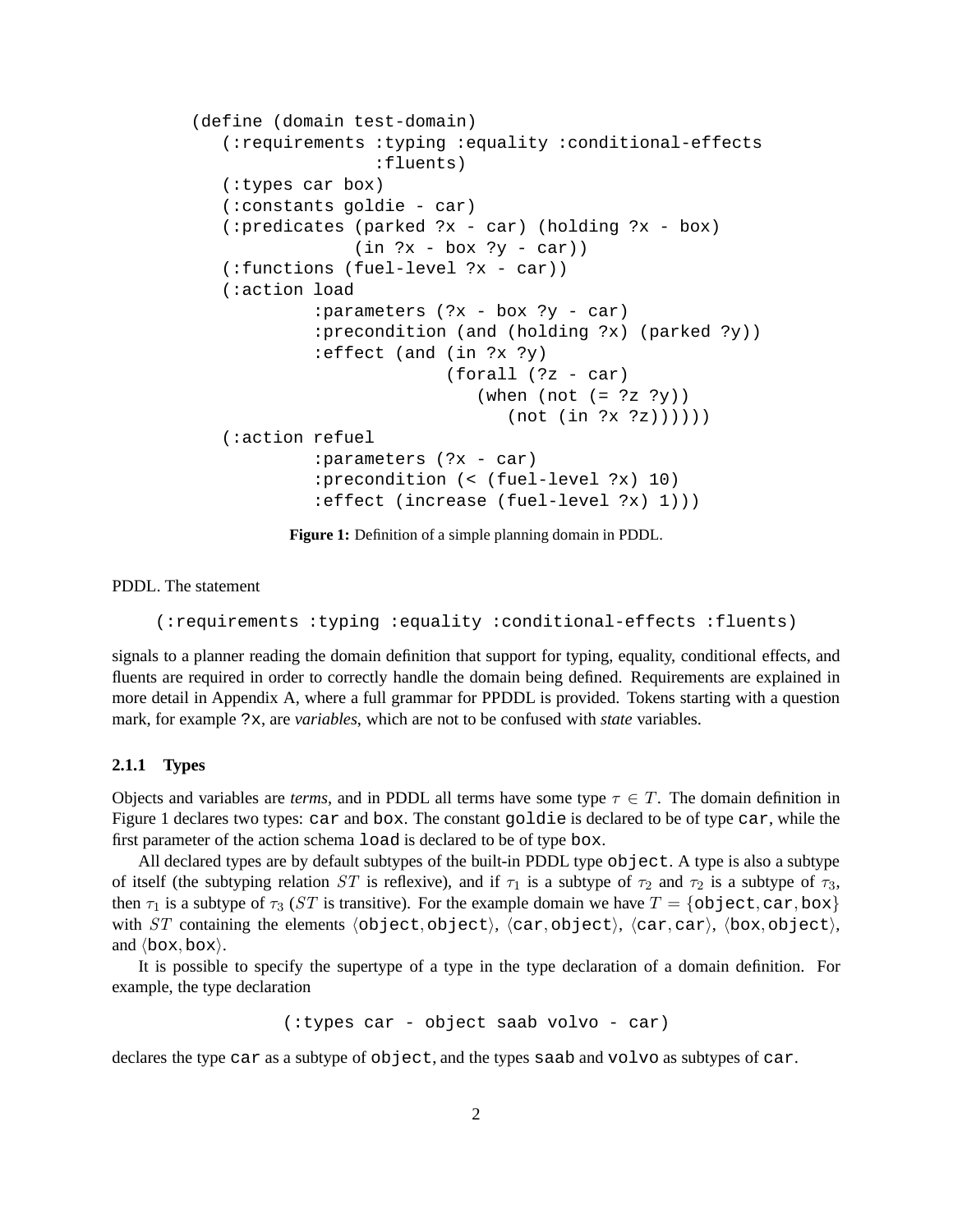The types car and object are examples of *simple* types. PDDL also includes support for *union* types  $\tau_1 \cup \cdots \cup \tau_n$ , with the restriction that each  $\tau_i$  is a simple type.<sup>1</sup> As an example of the use of union types, consider the declaration

(:constants herbie - (either saab volvo))

of a domain constant herbie of type saab ∪ volvo. A union type  $\tau_1 \cup \cdots \cup \tau_n$  is a subtype of  $\tau$  if  $\tau_i$  is a subtype of  $\tau$  for all  $i \in \{1,\ldots,n\}$ . On the other hand,  $\tau$  is a subtype of a union type  $\tau_1 \cup \cdots \cup \tau_n$  if  $\tau$  is a subtype of  $\tau_i$  for *some*  $i \in \{1, \ldots, n\}.$ 

#### **2.1.2 Predicates and Functions**

In PDDL, predicates are used to encode Boolean state variables, while functions are used to encode numeric state variables. A function declaration in PDDL, such as

```
(:functions (fuel-level ?x - car))
```
in the example domain (Figure 1), is in reality a declaration of a function from PDDL objects to numeric state variables. A predicate is also a function with PDDL objects as domain, but with boolean state variables as range. The type of a function (predicate) parameter restricts the domain of the function (predicate). The function fuel-level, for example, only applies to objects of type car or a subtype of car.

The value of the application (parked goldie) is a boolean state variable *parked* <sub>goldie</sub>. Say that in addition to the domain constant goldie, there is also an object ups-box of type box. Given this set of objects, the predicates and functions of "test-domain" give rise to a state space made up of the following state variables:

| <b>Name</b>                         | <b>Type</b> |
|-------------------------------------|-------------|
| $\mathit{parked}_{\mathrm{goldie}}$ | boolean     |
| $holding_{\rm ups-box}$             | boolean     |
| $in_{\text{ups-box,goldie}}$        | boolean     |
| $fuel-level_{\text{goldie}}$        | numeric     |

A function that does not take any arguments represents a single state variable with the same name as the function. It is then possible to refer directly to the state variable in PDDL domain and problem definitions without having to use function application. For example, given a 0-ary function score, the formulas (= (score) 17) and (= score 17) are equivalent.

It is worth noting that a domain definition alone does not, in general, determine the extent of the state space for planning problems linked to the domain, unless all functions and predicates take no arguments. In addition to objects declared as domain constants, objects can also be declared in problem definitions. Only when the complete set of objects for a planning problem is known can the state space be determined.

#### **2.1.3 Actions**

Actions in PDDL can be thought of as representing sets of state transitions, with a state being a particular assignment to the set of state variables of a planning problem. An action consists of a precondition, characterizing the set of states that the action is applicable in, and an effect. The effect specifies updates to state variables that occur at the execution of the action.

<sup>&</sup>lt;sup>1</sup>The original version of PDDL (Ghallab et al. 1998) allowed unions of union types. Later versions, including PDDL2.1 (Fox and Long 2003) only allow unions of simple types. The restriction is not significant as for any type that is a union of union types, we can find an equivalent type that is a union of simple types by "flattening" the union.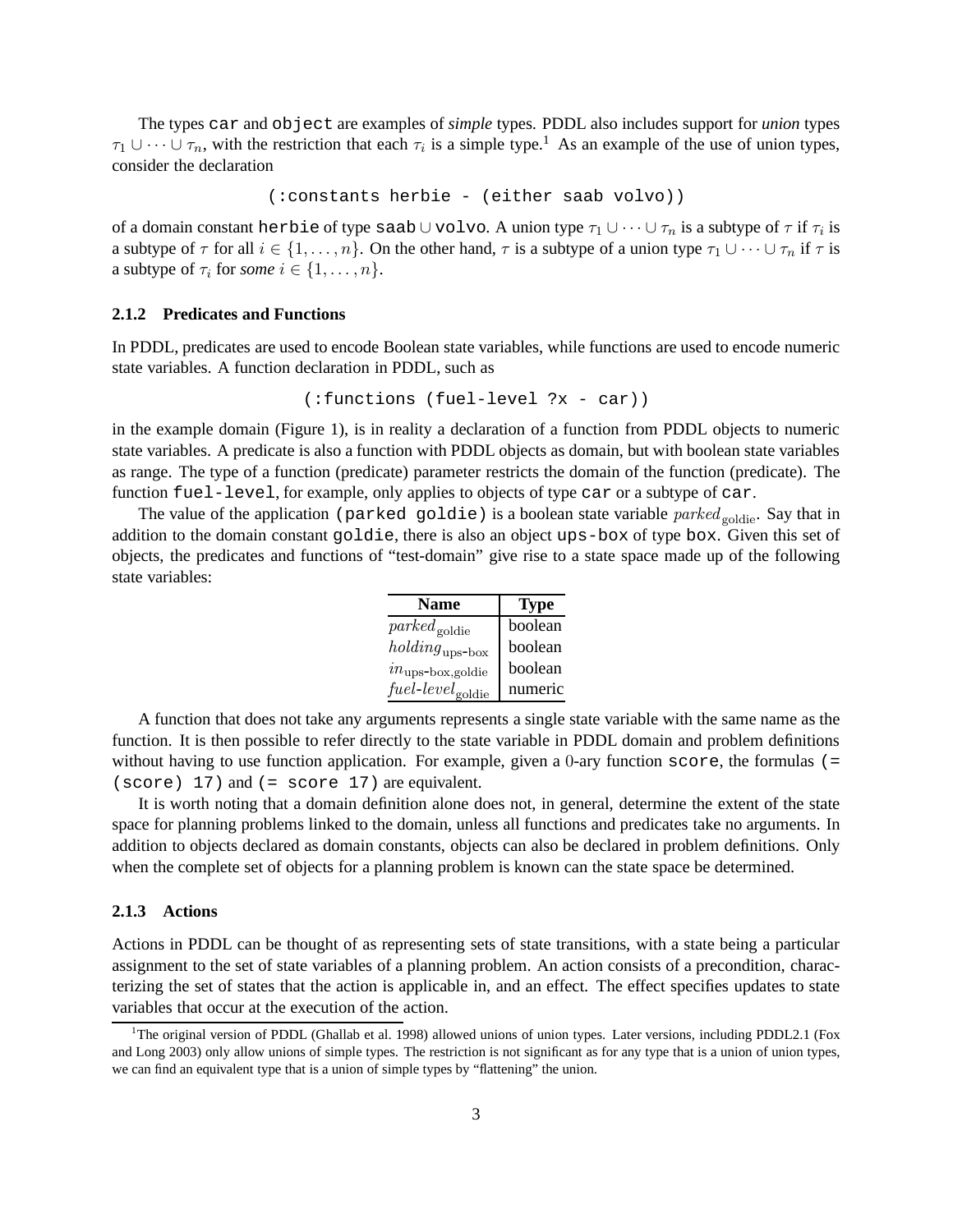Basic effects specify updates to individual state variables. For a boolean state variable b, the effect b (or an application yielding the state variable  $b$ ) simply means that  $b$  should be set to true in the next state. To set b to false, the notation (not b) is used. For a numeric state variable x, the general form for updates is  $\langle \langle assign-op \rangle \ x \ \langle f-exp \rangle$ , where  $\langle assign-op \rangle$  is one of assign, scale-up, scale-down, increase, or decrease, and  $\langle f\text{-}exp \rangle$  is a numeric expression.

Effects can be combined by using conjunction. PDDL also includes support for conditional effects of the form (when  $c \, e$ ), meaning that the effect e only occurs in states satisfying the condition c, and universally quantified effects. Examples of all these kinds of effects are given in Figure 1.

An action schema, in the definition of a domain, declares a function from PDDL objects to actions, much in the same way as functions and predicates are functions from PDDL objects to state variables. The action schema

```
(:action refuel
         :parameters (?x - car)
         :precondition (< (fuel-level ?x) 10)
         :effect (increase (fuel-level ?x) 1))
```
in "test-domain", when applied to the object goldie, returns an action refuelgoldie. This action is applicable in states satisfying the condition  $fuel$ - $level_{goldie}$  < 10 and has the effect that  $fuel$ - $level_{goldie}$  is increased by one. It is considered an error to apply an action in a state where the precondition does not hold (cf. Fox and Long 2003). If we want the refuel<sub>goldie</sub> actions to be universally applicable, but with no state change occurring if  $fuel-level_{\text{goldie}} < 10$  does not hold, then we should use conditional effects:

```
(:action refuel
         :parameters (?x - car)
         :effect (when (< (fuel-level ?x) 10)
                    (increase (fuel-level ?x) 1)))
```
#### **2.2 Planning Problems**

A planning problem consists of a set of state variables  $V$ , a set of actions  $A$ , an initial state  $s<sub>0</sub>$ , a goal condition  $\phi$  identifying a set of goal states, and an optimization metric f that is typically a function of numeric state variables evaluated in a goal state. A state is simply an assignment of values to the set of state variables.

In PDDL, a planning problem is always associated with a domain definition, and the definition of a planning problem includes a declaration of a set of problem-specific objects O. The state variables V for the planning problem are obtained from  $O, C, P$ , and  $F$  as all type-consistent applications of predicates or functions to objects (including domain constants). The set  $A$  of actions is obtained similarly as all typeconsistent applications of action schemata in *AS* to objects in  $O \cup C$ . The process of obtaining all state variables and actions for a planning problem through the exhaustive application of predicates, functions, and action schemata to objects is referred to as *grounding*.

Figure 2 shows the definition of a simple planning problem associated with a domain named "testdomain" (defined in Figure 1). The problem definition declares two problem-specific objects, ups-box and cereal-box, both of type box. The set V of state variables for this planning problem is listed in Table 1. The table also shows the value of each state variable in the initial state  $s<sub>0</sub>$  of the problem, as specified by  $(:init...)$  in the problem definition. Note that boolean state variables not mentioned in the init specification, for example *holding* cereal-box, are assumed to be false in the initial state (*closed world* assumption). The actions for "test-problem" are load<sub>ups-box,goldie</sub>, load<sub>cereal-box,goldie</sub>, and refuel<sub>goldie</sub>.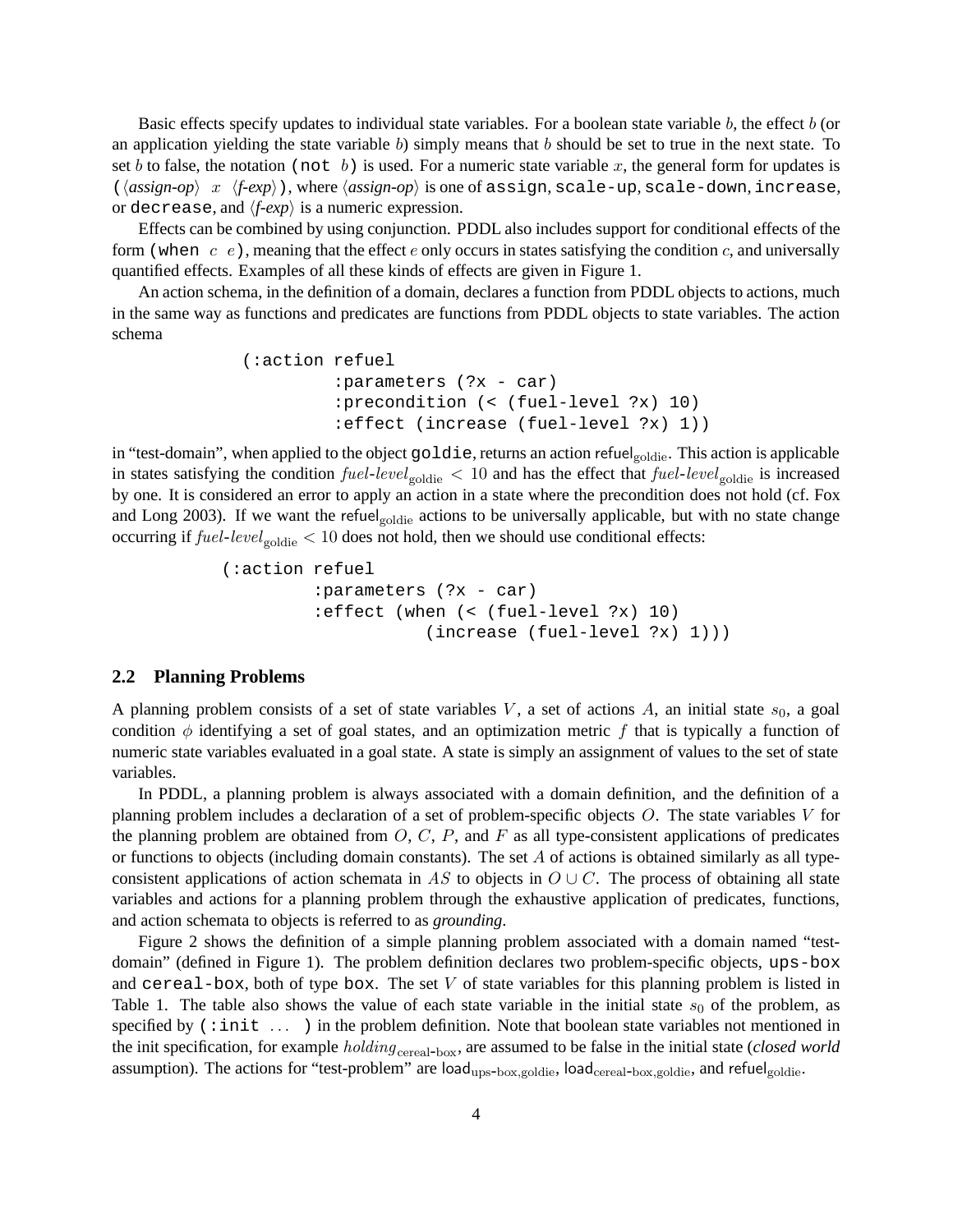```
(define (problem test-problem)
   (:domain test-domain)
   (:objects ups-box cereal-box - box)
   (:init (parked goldie)
          (holding ups-box)
          (in cereal-box goldie)
          (= (fuel-level goldie) 7))
   (:goal (and (in ups-box goldie) (>= (fuel-level goldie) 9))))
```
**Figure 2:** Definition of a simple planning problem in PDDL associated with the domain named "test-domain" defined in Figure 1. Note that a hyphen ("-") can be part of a name for objects, types, etc., but that it is also used in the assignment of types to objects and variables. A hyphen is assumed to be part of a name token, unless it is preceded by white space. For example, cereal-box is a single name token, while cereal-box - box specifies that cereal-box has type box.

| <b>Name</b>                         | <b>Type</b> | Init  |
|-------------------------------------|-------------|-------|
| $\mathit{parked}_{\mathrm{goldie}}$ | boolean     | true  |
| $holding_{\text{ups-box}}$          | boolean     | true  |
| $holding_{\rm{cereal-box}}$         | boolean     | false |
| $in_{\text{ups-box,goldie}}$        | boolean     | false |
| $in_{\text{cereal-box,goldie}}$     | boolean     | true  |
| $fuel-level_{\text{goldie}}$        | numeric     |       |

**Table 1:** State variables and their initial values for "test-problem" defined in Figure 2.

### **3 Probabilistic and Decision Theoretic Extensions**

We now describe syntactic extensions to PDDL that allows us to specify Markov decision processes (MDPs). The key extension is support for probabilistic effects. Rewards, an essential part of MDPs, are modeled using an existing language feature: fluents. However, we restrict the use of rewards so that full support for fluents does not become a prerequisite for MDP planning.

#### **3.1 Probabilistic Effects**

In order to define probabilistic and decision theoretic planning problems, we need to add support for probabilistic effects. The syntax for probabilistic effects is

```
(probabilistic p_1 e_1 ... p_k e_k)
```
meaning that effect  $e_i$  occurs with probability  $p_i$ . We require that the constraints  $p_i \ge 0$  and  $\sum_{i=1}^{k} p_i = 1$ are fulfilled: a probabilistic effect declares an exhaustive set of probability-weighted outcomes. We do, however, allow a probability-effect pair to be left out if the effect is empty. In other words, the effect (probabilistic  $p_1$   $e_1$  ...  $p_l$   $e_l$ ) with  $\sum_{i=1}^{l} p_i < 1$  is syntactic sugar for (probabilistic  $p_1$  $e_1$  ...  $p_l$   $e_l$   $q$  (and)) with  $q = 1 - \sum_{i=1}^{l} p_i$ . For example, the effect (probabilistic 0.9 (clogged)) means that with probability 0.9 the state variable *clogged* becomes true in the next state, while with probability 0.1 the state remains unchanged. Outcomes are not required to be mutually exclusive.

Figure 3 shows an encoding in PPDDL of the "Bomb and Toilet" example described by Kushmerick et al. (1995). The requirements flag : probabilistic-effects signals that probabilistic effects are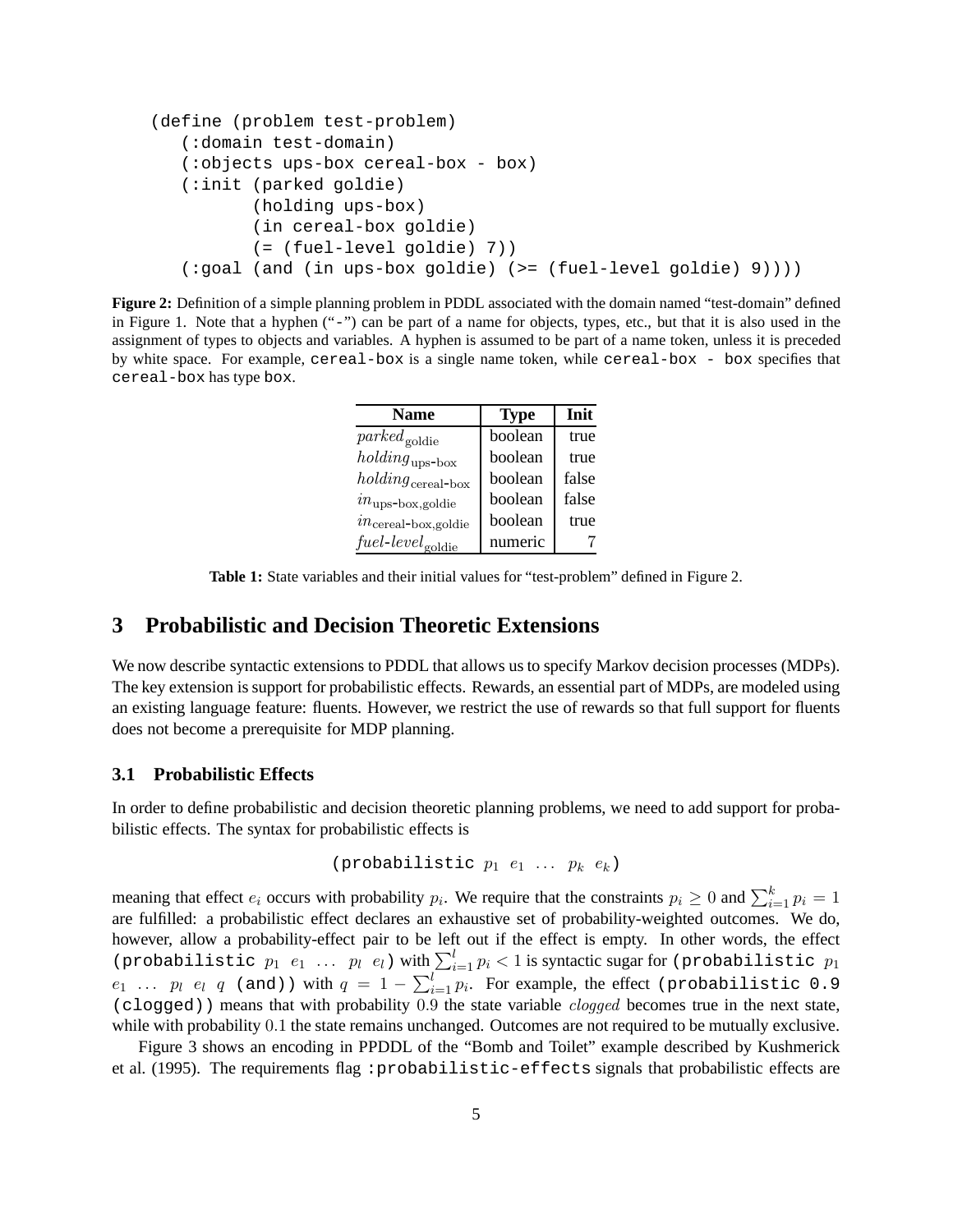```
(define (domain bomb-and-toilet)
   (:requirements :conditional-effects :probabilistic-effects)
   (:predicates (bomb-in-package ?pkg) (toilet-clogged)
                (bomb-defused))
   (:action dunk-package
            :parameters (?pkg)
            :effect (and (when (bomb-in-package ?pkg)
                            (bomb-defused))
                         (probabilistic 0.05 (toilet-clogged)))))
(define (problem bomb-and-toilet)
   (:domain bomb-and-toilet)
   (:requirements :negative-preconditions)
   (:objects package1 package2)
   (:init (probabilistic 0.5 (bomb-in-package package1)
                         0.5 (bomb-in-package package2)))
   (:goal (and (bomb-defused) (not (toilet-clogged)))))
```
**Figure 3:** PPDDL encoding of "Bomb and Toilet" example.

| <b>Name</b>                                   | <b>Type</b> | Init 1 | Init 2 |
|-----------------------------------------------|-------------|--------|--------|
| $\textit{bomb-in-package}_{\textit{package}}$ | boolean     | true   | false  |
| $\textit{bomb-in-package}_{\textit{package}}$ | boolean     | false  | true   |
| $to$ ilet-cloqqed                             | boolean     | false  | false  |
| $bomb$ -defused                               | boolean     | false  | false  |

**Table 2:** State variables and their initial values for the "Bomb and Toilet" problem.

used in the domain definition. In this problem, there are two packages, one of which contains a bomb. The bomb can be defused by dunking the package containing the bomb in the toilet. There is a 0.05 probability of the toilet becoming clogged when a package is placed in it.

The problem definition in Figure 3 also shows that initial conditions in PPDDL can be probabilistic. In this particular example, we define two possible initial states with equal probability (0.5) of being the true initial state for any given execution. Table 2 lists the state variables for the "Bomb and Toilet" problem and their values in the two possible initial states. Intuitively, we can think of the initial conditions of a PPDDL planning problem as being the effects of an action forced to be scheduled right before time 0. Also, note that the goal of the problem involves negation, which is why the problem definition declares the :negative-preconditions requirements flag.

PPDDL allows arbitrary nesting of conditional and probabilistic effects. This is in contrast to popular propositional encodings, such as probabilistic STRIPS operators (PSOs; Kushmerick et al. 1995) and factored PSOs (Dearden and Boutilier 1997), which do not allow conditional effects nested inside probabilistic effects. While arbitrary nesting does not add to the expressiveness of the language, it can allow for exponentially more compact representations of certain effects given the same set of state variables and actions (Rintanen 2003). Any PPDDL action can, however, be translated into a *set* of PSOs with at most a polynomial increase in the size of the representation. Consequently, it follows from the results of Littman (1997) that PPDDL, *after grounding* (i.e. full instantiation of action schemata), is representationally equivalent to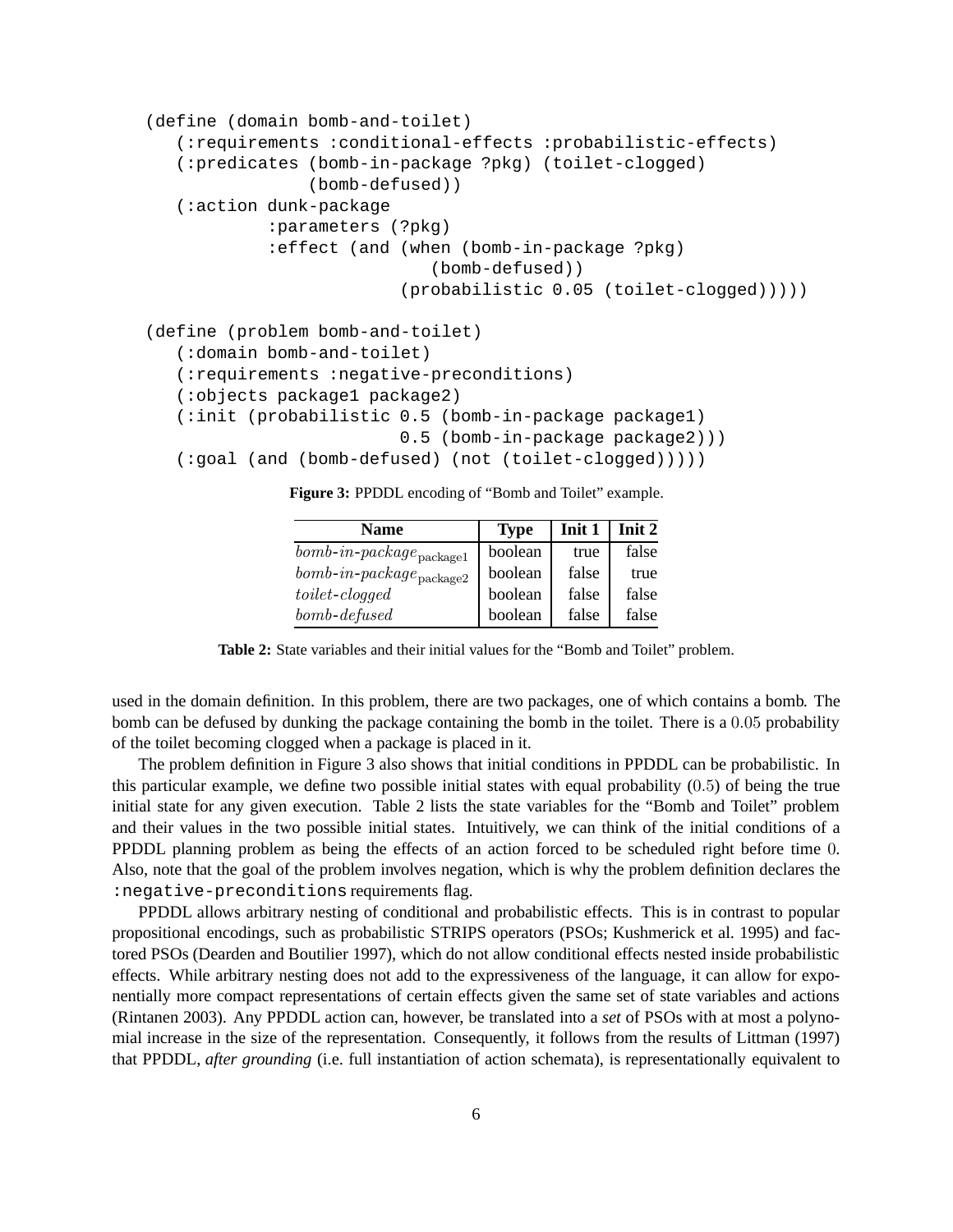dynamic Bayesian networks (Dean and Kanazawa 1989), which is another popular representation for MDP planning problems.

Still, it is worth noting that a single PPDDL action *schema* can represent a large number of actions and a single predicate can represent a large number of state variables, meaning that PPDDL often can represent planning problems more succinctly than other representations. For example, the number of actions that can be represented using m objects and n action schemata with arity c is  $m \cdot n^c$ , which is not bounded by any polynomial in the size of the original representation  $(m + n)$ . Grounding is by no means a prerequisite for PPDDL planning, so planners could conceivably take advantage of the more compact representation by working directly with action schemata.

#### **3.2 Rewards**

Markovian rewards, associated with state transitions, can be encoded using fluents. PPDDL reserves the fluent *reward*, accessed as (reward) or reward, to represent the total accumulated reward since the start of execution. Rewards are associated with state transitions through update rules in action effects. The use of the *reward* fluent is restricted to action effects of the form ( $\langle additionive-op \rangle$   $\langle reward\ function \rangle$   $\langle f-exp \rangle$ ), where  $\langle additive-op\rangle$  is either increase or decrease, and  $\langle f-exp\rangle$  is a numeric expression not involving *reward*. Action preconditions and effect conditions are not allowed to refer to the *reward* fluent, which means that the accumulated reward does not have to be considered part of the state space. The initial value of *reward* is zero. These restrictions on the use of the reward fluent allow a planner to handle domains with rewards without having to implement full support for fluents.

A new requirements flag, : rewards, is introduced to signal that support for rewards is required. Domains that require both probabilistic effects and rewards can declare the :mdp requirements flag, which implies :probabilistic-effects and :rewards.

Figure 4 shows part of the PPDDL encoding of a coffee delivery domain described by Dearden and Boutilier (1997). A reward of 0.8 is awarded if the user has coffee after the "buy-coffee" action has been executed, and a reward of 0.2 is awarded if *is*-*wet* is false after execution of "buy-coffee". Note that a total reward of 1.0 can be awarded as a result of executing the "buy-coffee" action if execution of the action leads to a state where both *user*-*has*-*coffee* and ¬*is*-*wet* hold.

#### **3.3 Plan Objectives**

Regular PDDL goals are used to express goal-type performance objectives. A goal statement (:goal  $φ$ ) for a probabilistic planning problem encodes the objective that the probability of achieving  $φ$  should be maximized, unless an explicit optimization metric is specified for the planning problem. For planning problems instantiated from a domain declaring the :rewards requirement, the default plan objective is to maximize the expected reward. A goal statement in the specification of a reward oriented planning problem identifies a set of absorbing states. In addition to transition rewards specified in action effects, it is possible to associate a one-time reward for entering a goal state. This is done using the  $(\text{:=goal-reward } f)$ construct, where f is a numeric expression.

In general, a statement (:metric maximize f) in a problem definition means that the expected value of f should be maximized. PPDDL defines goal-achievedas a special optimization metric, which can be used to explicitly specify that the plan objective is to maximize (or minimize) the probability of goal achievement. The value of the goal-achievedfluent is 1 if a goal state has been visited during execution, and remains 0 so long as a goal state has not been visited. The expected value of goal-achieved is therefore equal to the probability of goal achievement.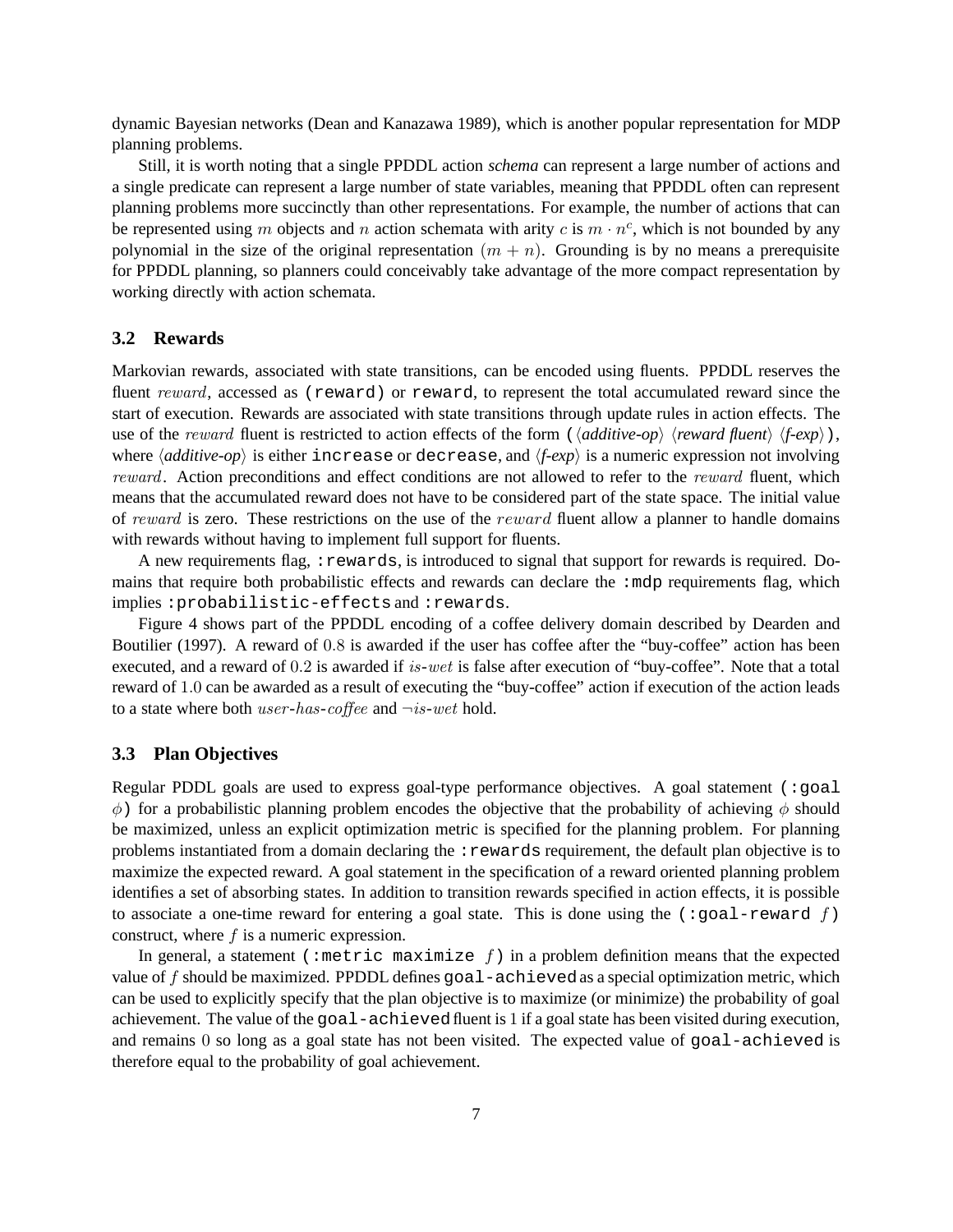```
(define (domain coffee-delivery)
   (:requirements :negative-preconditions
                  :disjunctive-preconditions
                  :conditional-effects :mdp)
  (:predicates (in-office) (raining) (has-umbrella) (is-wet)
                (has-coffee) (user-has-coffee))
  (:action buy-coffee
            :effect (and (when (not (in-office))
                             (probabilistic 0.8 (has-coffee)))
                          (when (user-has-coffee)
                             (increase (reward) 0.8))
                          (when (not (is-wet))
                             (increase (reward) 0.2))))
    ... )
```
**Figure 4:** Part of PPDDL encoding of "Coffee Delivery" domain.

### **4 Formal Semantics**

We present a formal semantics for PPDDL planning problems in terms of a mapping to a probabilistic transition system with rewards. A planning problem defines a set of state variables  $V$ , possibly containing both Boolean and numeric state variables. An assignment of values to state variables defines a state, and the state space S of the planning problem is the set of states representing all possible assignments of values to variables. In addition to V, a planning problem defines an initial-state distribution  $p_0: S \to [0, 1]$  with  $\sum_{s \in S} p_0(s) = 1$  (i.e.  $p_0$  is a probability distribution over states), a formula  $\phi_G$  over V characterizing a set of goal states  $G = \{s \mid s \models \phi_G\}$ , a one-time reward  $r_G$  associated with entering a goal state, and a set of actions A instantiated from PPDDL action schemata. For goal-directed planning problems, without explicit rewards, we use  $r_G = 1$ .

#### **4.1 Probability and Reward Structure**

An action  $a \in A$  consists of a precondition  $\phi_a$  and an effect  $e_a$ . Action a is applicable in a state s if and only if  $s \models \neg \phi_G \land \phi_a$ . It is an error to apply a to a state such that  $s \not\models \neg \phi_G \land \phi_a$ . Goal states are absorbing, so no action may be applied to a state satisfying  $\phi_G$ . The requirement that  $\phi_a$  must hold in order for a to be applicable is consistent with the semantics of PDDL2.1 (Fox and Long 2003) and permits the modeling of forced chains of actions. Effects are recursively defined as follows (cf. Rintanen 2003):

- 1.  $\top$  is the null-effect, represented in PPDDL by (and).
- 2. b and  $\neg b$  are effects if  $b \in V$  is a Boolean state variable.
- 3.  $x \leftarrow f$  is an effect if  $x \in V$  is a numeric state variable and f is a real-valued function on numeric state variables.
- 4.  $r \uparrow f$  is an effect if f is a real-valued function on numeric state variables.
- 5.  $e_1 \wedge \cdots \wedge e_n$  is an effect if  $e_1, \ldots, e_n$  are effects.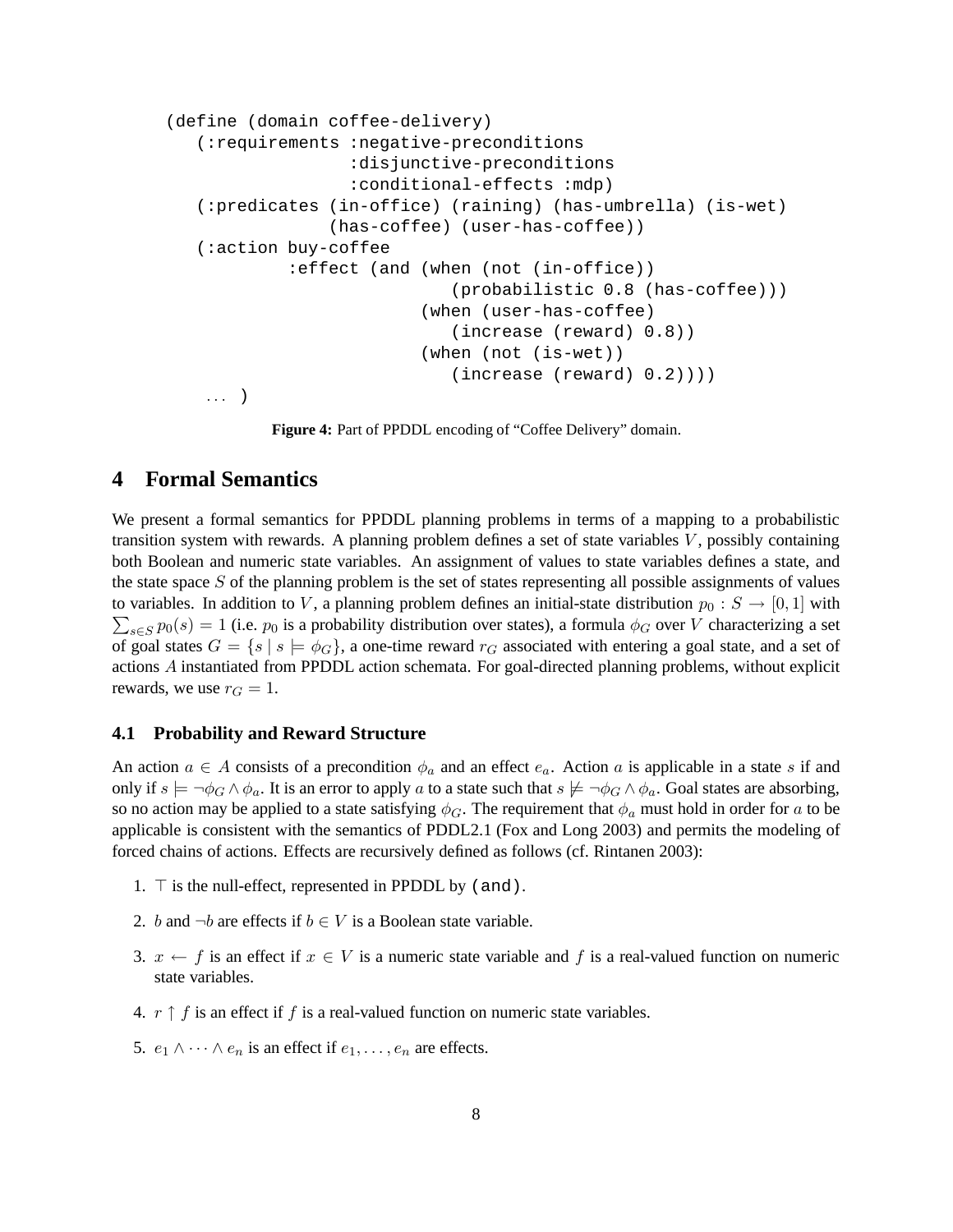- 6.  $c \triangleright e$  is an effect if c is a formula over V and e is an effect.
- 7.  $p_1e_1|\ldots|p_ne_n$  is an effect if  $e_1,\ldots,e_n$  are effects,  $p_i \ge 0$  for all  $i \in \{1,\ldots,n\}$ , and  $\sum_{i=1}^n p_i = 1$ .

Items 2 through 4 are referred to as *simple effects*. The effect b sets the Boolean state variable b to true in the next state, while  $\neg b$  sets b to false in the next state. For  $x \leftarrow f$ , the value of f in the current state becomes the value of the numeric state variable x in the next state. Effects of the form  $r \uparrow f$  are used to associate rewards with transitions as described below.

An action  $a = \langle \phi_a, e_a \rangle$  defines a transition probability matrix  $P_a$  and a state reward vector  $R_a$ , with  $P_a(i, j)$  being the probability of transitioning to state j when applying a in state i, and  $R_a(i)$  being the *expected* reward for executing action a in state i. We can compute  $P_a$  and  $R_a$  by first translating  $e_a$  into an effect of the form  $p_1e_1|\dots|p_ne_n$ , where each  $e_i$  is a deterministic effect. The purpose of this translation is to bring nondeterminism to the top so that we can compute  $P_a$  as  $\sum_{i=1}^n p_i T_i$ , where  $T_i$  is a 0-1 transition matrix for  $e_i$ . Rintanen (2003) calls this form Unary Nondeterminism Normal Form (1ND) and shows that any effect  $e$  can be translated into this form by using the following equivalences:

$$
e \equiv 1e
$$
  
\n
$$
e \wedge (p_1e_1|\dots|p_ke_n) \equiv p_1(e \wedge e_1)|\dots|p_n(e \wedge e_n)
$$
  
\n
$$
c \vartriangleright (p_1e_1|\dots|p_ne_n) \equiv p_1(c \vartriangleright e_1)|\dots|p_n(c \vartriangleright e_n)
$$
  
\n
$$
p_1(p'_1e'_1|\dots|p'_ke'_k)|p_2e_2|\dots|p_ne_n \equiv (p_1p'_1)e'_1|\dots|(p_1p'_k)e'_k|p_2e_2|\dots|p_ne_n
$$

The translation into 1ND can result in an exponential increase in the size of the effect formula, although this representational explosion can be avoided by splitting a single action into multiple actions that are forced to be executed in sequence. The number of actions that would have to be added is at most linear in the length of the effect formula.

We further rewrite the effect of an action by translating each  $e_i$  into an effect of the form  $(c_{i1} \triangleright e_{i1}) \wedge$  $\cdots \wedge (c_{in_i} \rhd e_{in_i})$ , where each  $e_{ij}$  is a conjunction of simple effects and the conditions are mutually exclusive and exhaustive (i.e.  $c_{ij} \wedge c_{ik} \equiv \perp$  for all  $j \neq k$  and  $\bigvee_{j=1}^{n_i} c_{ij} \equiv \top$ ). The following equivalences allow us to perform the desired translation:

$$
e \equiv \top \triangleright e
$$
  
\n
$$
c \triangleright e \equiv (c \triangleright e) \land (\neg c \triangleright \top)
$$
  
\n
$$
c \triangleright (c' \triangleright e) \equiv (c \land c') \triangleright e
$$
  
\n
$$
(c_1 \triangleright e_1) \land (c_2 \triangleright e_2) \equiv ((c_1 \land c_2) \triangleright (e_1 \land e_2)) \land ((c_1 \land \neg c_2) \triangleright e_1)
$$
  
\n
$$
\land ((\neg c_1 \land c_2) \triangleright e_2) \land ((\neg c_1 \land \neg c_2) \triangleright \top)
$$

This rewrite can also result in an exponential increase in the size of the effect formula, but it will enable us to succinctly define the transition matrix  $T_i$  for each deterministic effect  $e_i$ .

An effect of the form  $c \triangleright e$ , where e is a conjunction of simple effects, defines a set of state transitions. We assume that  $e$  is consistent, which intuitively means that the constituent parts of  $e$  can be evaluated in arbitrary order without resulting in a different successor state. Actions with inconsistent effects are not valid PPDDL actions, and care should be taken when designing a PPDDL domain to ensure that no instantiations of action schemata can have inconsistent effects. A conjunction of simple effects is inconsistent if it contains both b and  $\neg b$ , or multiple *non-commutative* updates of a single numeric state variable. Two effects  $x \leftarrow f$ and  $x \leftarrow f'$  are commutative if  $f(s[x = f'(s)]) = f'(s[x = f(s)])$ , where  $f(s)$  is the value of f evaluated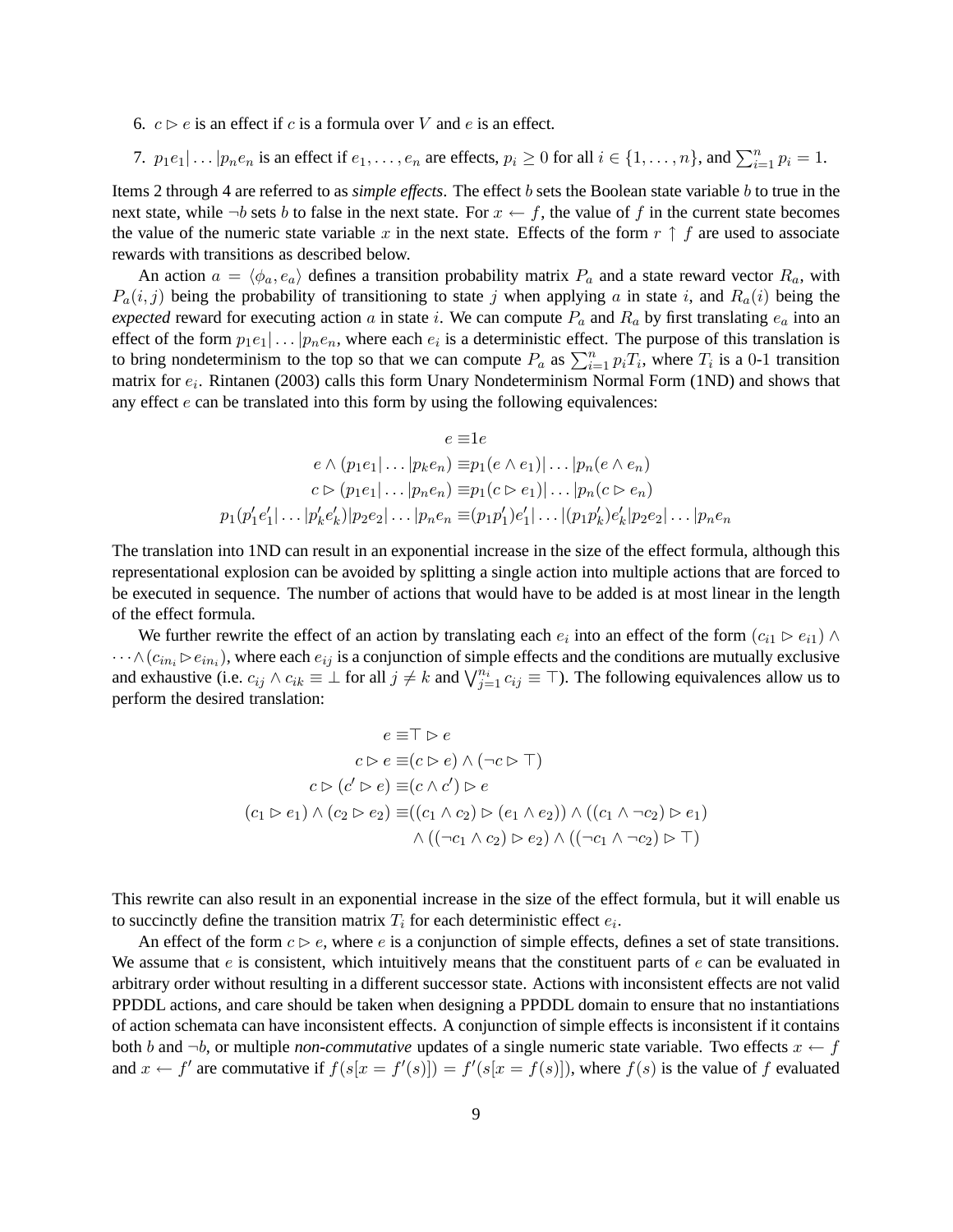in state s and  $s[x = y]$  denotes a state with all state variables having the same value as in state s, except for  $x$ , which has value  $y$ . That is, numeric effects are commutative if they are insensitive to ordering.

Under these assumptions, we define a function  $\tau$  that returns a successor state given a state and an effect formula. The definition of  $\tau$  takes two states: the current state and an intermediate successor state. State changes are accumulated in the second parameter, while the current state is kept unmodified in the first parameter so that real-valued functions can be evaluated in this state. The definition of  $\tau$  is as follows:

$$
\tau(s, s', \top) \doteq s'
$$

$$
\tau(s, s', b) \doteq s'[b = \top]
$$

$$
\tau(s, s', \neg b) \doteq s'[b = \bot]
$$

$$
\tau(s, s', x \leftarrow f) \doteq s'[x = f(s)]
$$

$$
\tau(s, s', r \uparrow f) \doteq s'
$$

$$
\tau(s, s', e_1 \wedge e_2) \doteq \tau(s, \tau(s, s', e_1), e_2)
$$

We can use  $\tau$  to describe the set of state transitions defined by the effect  $c \triangleright e$ :

$$
T(c \triangleright e) = \{ \langle s, s' \rangle | s \models c \text{ and } s' = \tau(s, s, e) \}.
$$

Given this definition of  $T(c \triangleright e)$ , we can compute a transition matrix  $T_{ij}$  for each  $c_{ij} \triangleright e_{ij}$ . The element at row s and column s' of  $T_{ij}$  is 1 if  $\langle s, s' \rangle \in T(c_{ij} \rhd e_{ij})$ , and 0 otherwise. Since we have ensured that the conditions  $c_{ij}$  are mutually exclusive, we get  $P_a = \sum_{i=1}^n p_i T_i$  as the transition probability matrix for action a with effect  $p_1e_1|\ldots|p_ne_n$ , where  $T_i = \sum_{j=1}^{n_i} T_{ij}$ . To capture the notion of failed preconditions, we introduce an error state  $s_\perp$ . We set the entry at column  $s_\perp$  to 1 for each row s such that  $s \not\models \phi_a$  and the remaining entries of these rows are set to zero. For rows s such that  $s \models \phi_a$ , the entry at column  $s_\perp$  is set to zero. Finally, we need to make all states that satisfy the goal condition  $\phi_G$  of the problem absorbing. This is accomplished by modifying  $P_a$ : for each s such that  $s \models \phi_G$ , we set the entry at row s and column s to 1 and the remaining entries on the same row to 0.

The reward associated with a conjunction of simple effects can be defined as follows:

$$
r(s, \top) \doteq 0
$$
  
\n
$$
r(s, b) \doteq 0
$$
  
\n
$$
r(s, \neg b) \doteq 0
$$
  
\n
$$
r(s, x \leftarrow f) \doteq 0
$$
  
\n
$$
r(s, r \uparrow f) \doteq f(s)
$$
  
\n
$$
r(s, e_1 \wedge e_2) \doteq r(s, e_1) + r(s, e_2)
$$

The effect  $c_{ij} \rhd e_{ij}$  associates reward  $r(s, e_{ij})$  with each transition  $\langle s, s' \rangle \in T(c_{ij} \rhd e_{ij})$ , and an additional reward  $r_G$  if s' is a goal state (i.e.  $s' \models \phi_G$ ), or no reward if s is a goal state. We define a transition reward matrix  $R_{ij}$  for  $c_{ij} \rhd e_{ij}$ . The element at row s and column s' of  $R_{ij}$  is  $r(s, e_{ij})$  if  $\langle s, s' \rangle \in T(c_{ij} \rhd e_{ij})$  and  $s \not\models \phi_G$  and  $s' \not\models \phi_G$ ,  $r(s, e_{ij}) + r_G$  if  $\langle s, s' \rangle \in T(c_{ij} \rhd e_{ij})$  and  $s \not\models \phi_G$  and  $s' \models \phi_G$ , and 0 otherwise. We sum over all  $c_{ij} \rhd e_{ij}$  to get a transition reward matrix for  $e_i$ :  $R_i = \sum_{j=1}^{n_i} R_{ij}$ . To obtain the expected transition reward for an action with effect  $p_1e_1|\ldots|p_ne_n$ , we compute the matrix  $R = \sum_{i=1}^n p_iR_i$ . The elements of the state reward vector  $R_a$  can then be computed as follows:  $R_a(i) = \sum_{j=1}^{|S|} R(i, j)$ .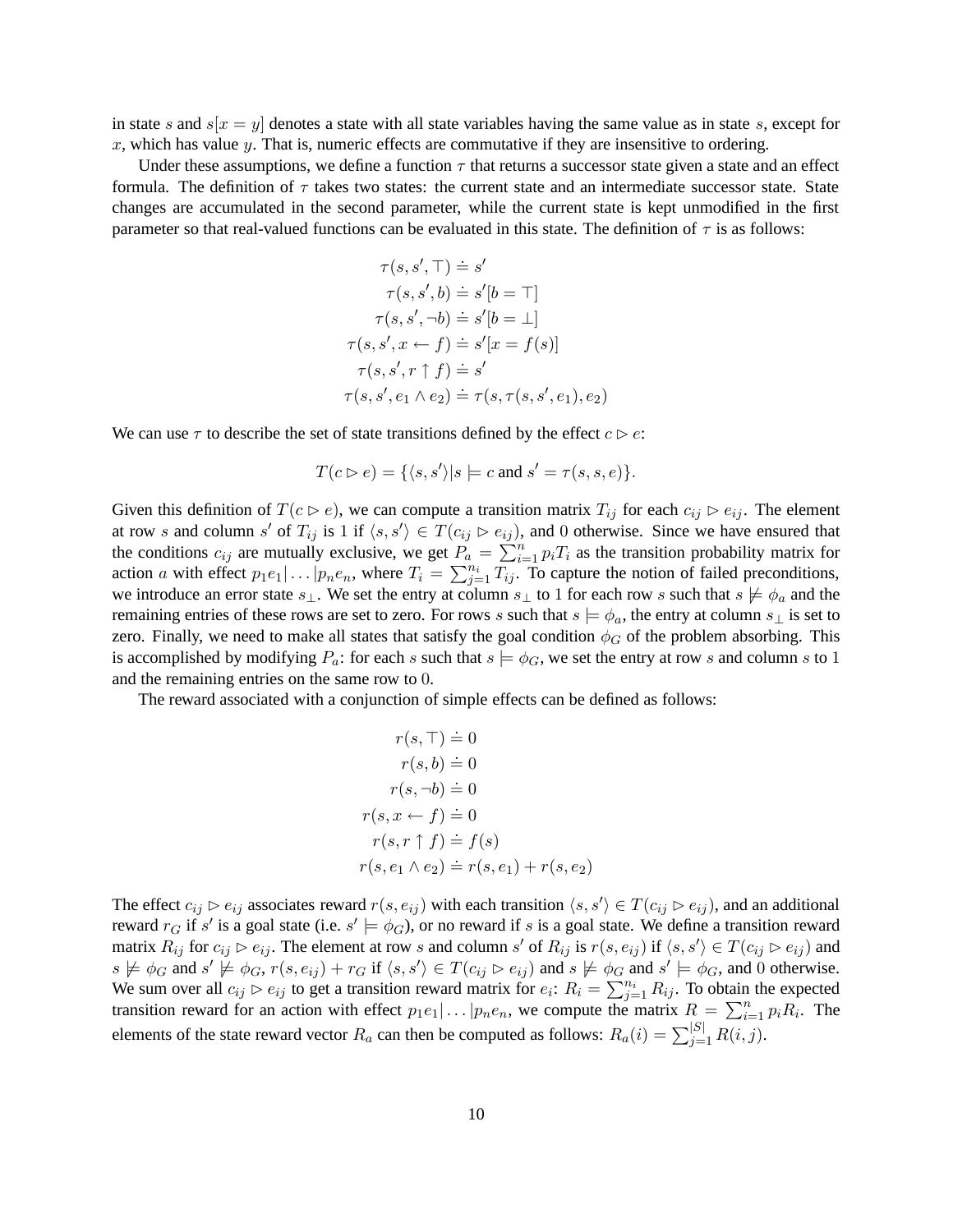Consider the "Bomb and Toilet" example in Figure 3. This planning problem has four state variables, and thus a state space of size 16.<sup>2</sup> Let  $b_1$  be the state variable  $bomb-in-package_{\text{package1}}, b_2$  the state variable *bomb*-in-package<sub>package2</sub>, b<sub>3</sub> the state variable *toilet*-*clogged*, and b<sub>4</sub> the state variable *bomb*-*defused*. The action dunk-package<sub>package1</sub> has precondition  $\top$  (i.e. is applicable in all states) and effect  $(b_1 \rhd b_4) \wedge$  $(0.05b_3|0.95\top)$ . We transform this effect, using the equivalences given above, to the effect  $0.05((b_1 \triangleright (b_3 \wedge b_4))$  $(b_4)$ ) ∧ (¬ $b_1 \triangleright b_3$ ))|0.95(( $b_1 \triangleright b_4$ ) ∧ (¬ $b_1 \triangleright$  ⊤)). We use the following encoding of states:

| $b_{1}$ | $b_2$ | $b_3$ | $b_4$ | state |
|---------|-------|-------|-------|-------|
|         |       |       |       |       |
|         |       |       |       | 2     |
|         |       |       |       | 3     |
|         |       |       |       |       |
|         |       |       |       | 16    |

Given this encoding, we get the following transition probability matrix for dunk-package $_{\text{package1}}$ :

P<sup>a</sup> = 19 <sup>20</sup> <sup>0</sup> <sup>1</sup> <sup>20</sup> 0 0 0 0 00 0 0 0 0 0 0 0 0 1 0 0 0 0 0 00 0 0 0 0 0 0 0 0 0 1 0 0 0 0 00 0 0 0 0 0 0 0 0 0 0 1 0 0 0 00 0 0 0 0 0 0 0 0000 <sup>19</sup> <sup>20</sup> <sup>0</sup> <sup>1</sup> <sup>20</sup> 00 0 0 0 0 0 0 0 0 0 0 0 0 1 0 00 0 0 0 0 0 0 0 0 0 0 0 0 0 1 00 0 0 0 0 0 0 0 0 0 0 0 0 0 0 10 0 0 0 0 0 0 0 0 0 0 0 0 0 0 00 <sup>19</sup> <sup>20</sup> <sup>0</sup> <sup>1</sup> <sup>20</sup> 0000 0 0 0 0 0 0 0 00 1 0 0 0 0 0 0 0 0 0 0 0 0 0 00 0 0 1 0 0 0 0 0 0 0 0 0 0 0 00 0 0 1 0 0 0 0 0 0 0 0 0 0 0 00 0 0 0 0 <sup>19</sup> <sup>20</sup> <sup>0</sup> <sup>1</sup> 20 0 0 0 0 0 0 0 00 0 0 0 0 1 0 0 0 0 0 0 0 0 0 00 0 0 0 0 0 0 1 0 0 0 0 0 0 0 00 0 0 0 0 0 0 1 

Note that all states satisfying the goal condition  $\neg b_3 \wedge b_4$  for the given planning problem have been made absorbing. The goal states are 2, 6, 10, and 14. We also get the following state reward vector:

$$
R_a = (0, 0, 0, 0, 0, 0, 0, 0, \frac{19}{20}, 0, 0, 0, \frac{19}{20}, 0, 0, 0)
$$

#### **4.2 Optimality Criteria**

We have shown how to construct an MDP from the PPDDL encoding of a planning problem. The plan objective is to maximizes the expected reward for the MDP. This can be interpreted as expected *discounted* reward or expected *total* reward depending on the situation. For process oriented planning problems (e.g. the "Coffee Delivery" problem), the former is typically what we want, while the latter often is the interpretation

<sup>&</sup>lt;sup>2</sup>Not all 16 states are reachable for this problem. For example, the bomb is in exactly one of the two packages, so bomb-in-package<sub>package1</sub>  $\equiv \neg bomb\text{-}in\text{-}package_{package2}$  for all states, meaning there are at most 8 reachable states.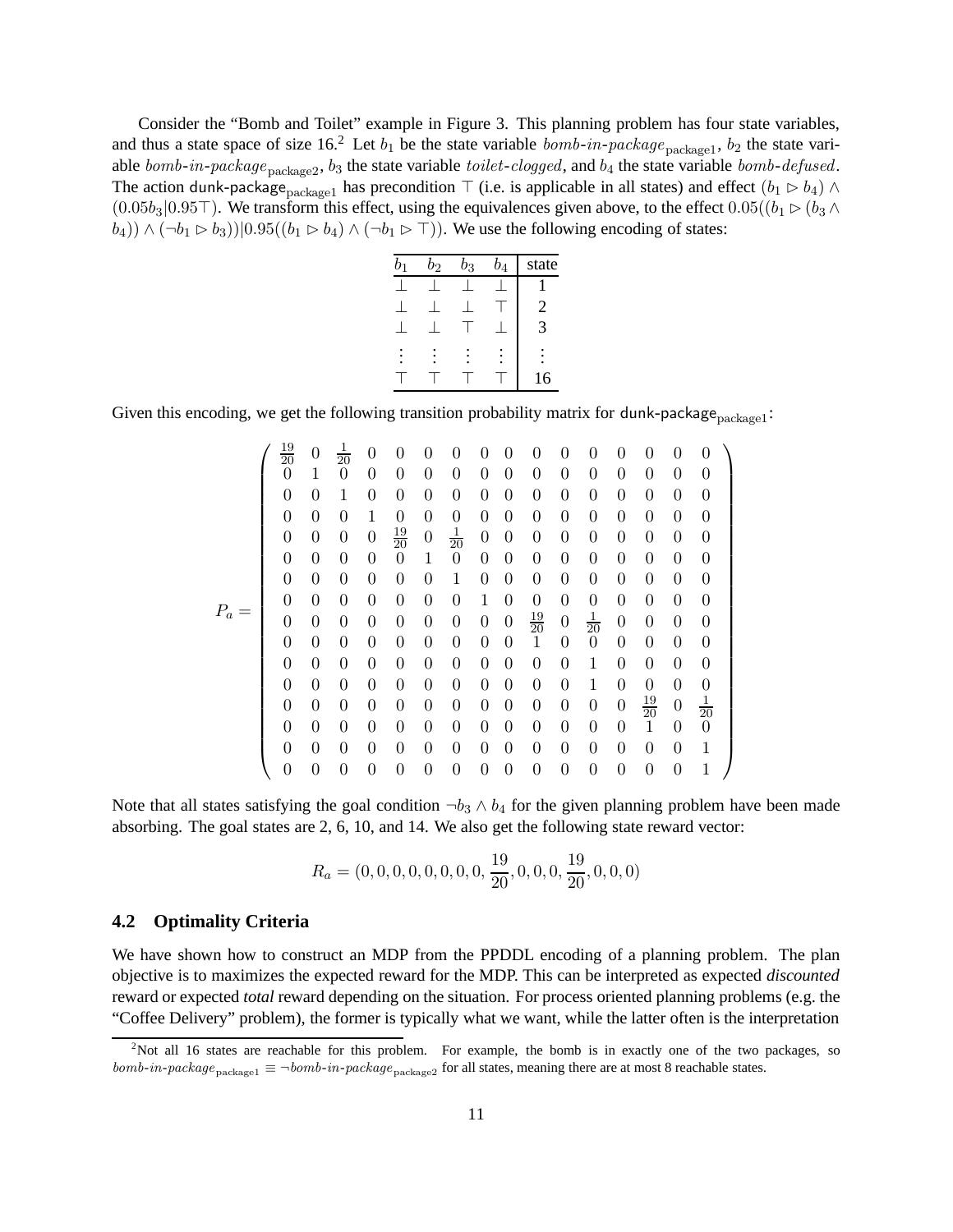chosen for goal oriented problems (e.g. the "Bomb and Toilet" problem). PPDDL can be used to encode both kind of planning problems, but does not include any facility for enforcing a specific interpretation.

For the probabilistic track of the 4th International Planning Competition, we used expected total reward as the optimality criterion. This requires some care in the design of planning problems in order to ensure that the expected total reward is bounded for the optimal policy. The following restrictions were made for problems used at the planning competition:

- 1. Each problem had a goal statement, identifying a set of absorbing goal states.
- 2. A positive reward was associated with transitioning into a goal state.
- 3. A negative reward (cost) was associated with each action.
- 4. A "done" action was available in all states, which could be used to end further accumulation of reward.

These conditions ensure that an MDP model of a planning problem is a *positive bounded model* Puterman (1994, pp. 284). The only positive reward is for transitioning into a goal state. Since goal states are absorbing (i.e. they have no outgoing transitions), the maximum value for any state is bounded by the goal reward. Furthermore, the "done" action ensures that there is an action available in each state which guarantees a non-negative future reward.

# **5 Conversion to Dynamic Bayesian Network**

In this section, we focus on PPDDL problems without numeric state variables as such problems are guaranteed to have a finite state space. For a problem with  $n$  Boolean state variables, the transition probability matrix for each action may contain up to  $2^{2n}$  entries. We showed how to compute these entries in the previous section, but the computation relied on transformations of action effects that could result in an exponential increase in the representation size compared to the original PPDDL encoding. We will now show how to compute a *factored* representation of the transition probability matrix for a PPDDL action without more than a polynomial increase in size. The transition probability matrix will be represented using a *dynamic Bayesian network* (DBN; Dean and Kanazawa 1989), whose structure can be exploited by algorithms for decision theoretic planning (see, e.g., work by Boutilier et al. 1995; Hoey et al. 1999; Boutilier et al. 1999; Guestrin et al. 2003).

A Bayesian network is a directed graph. Each node of the graph represents a state variable, and a directed edge from one node to another represents a causal dependence. With each node is associated a conditional probability table (CPT). The CPT for state variable X's node represents the probability distribution over possible values for  $X$  conditioned on the values of state variables whose nodes are parents of  $X$ 's node. A Bayesian network is a factored representation of the joint probability distribution over the variables represented in the network.

A DBN is a Bayesian network with a specific structure aimed at capturing temporal dependence. For each state variable X, we create a duplicate state variable  $X'$ , with X representing the situation at the present time and  $X'$  representing the situation one time step into the future. A directed edge from a present-time state variable X to a future-time state variable  $Y'$  encodes a temporal dependence. There are no edges between two present-time state variables, or from a future-time to a present-time state variable (the present does not depend on the future). We can, however, have an edge between two future-time state variables. Such edges, called *synchronic* edges, are used to represent correlated effects. A DBN is a factored representation of the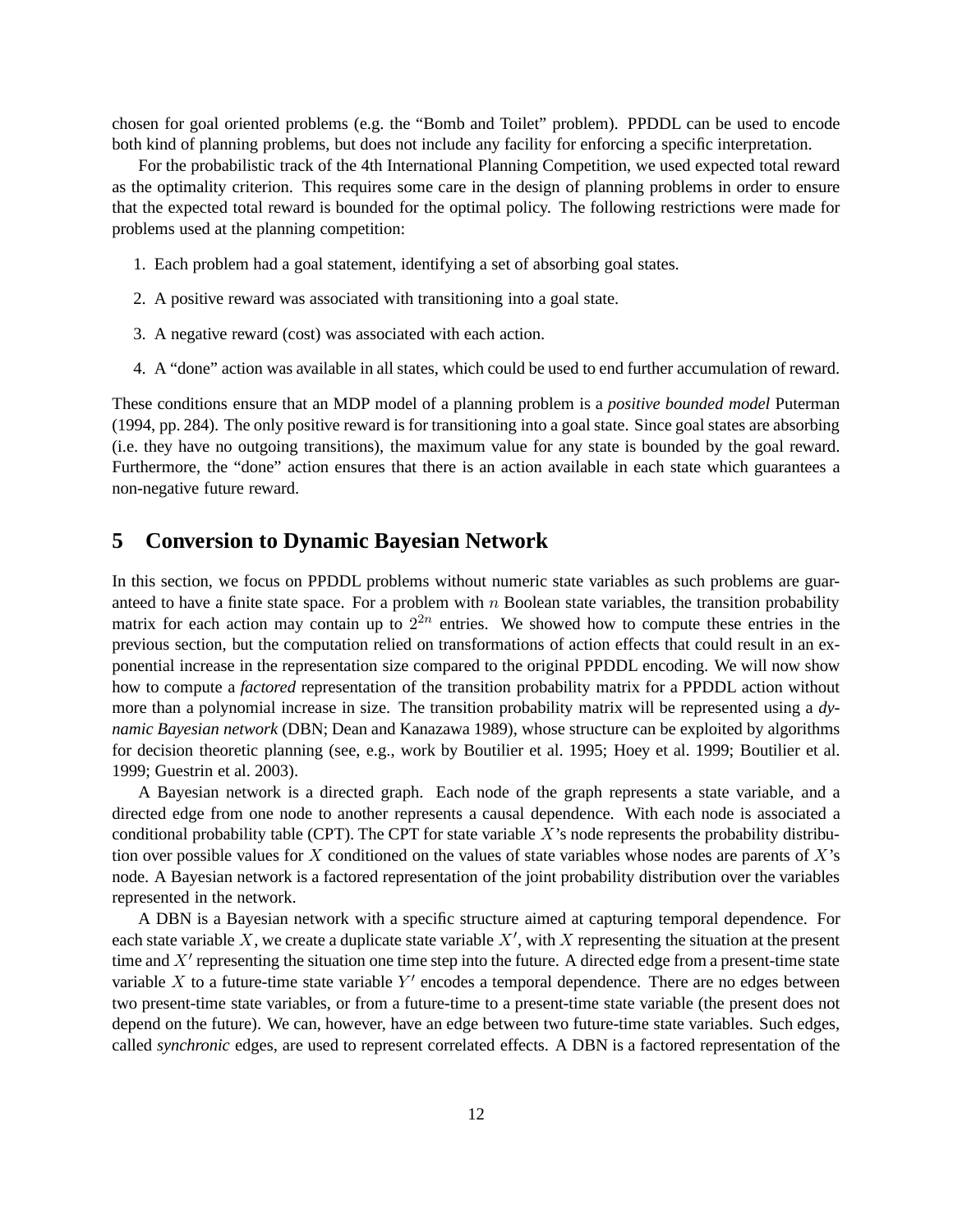joint probability distribution over present-time and future-time state variables, which is also the transition probability matrix for a discrete-time Markov process.

We now show how to generate a DBN representing the transition probability matrix for a PPDDL action. To avoid representational blowup, we introduce a multi-valued auxiliary variable for each probabilistic effect of an action effect. These auxiliary variables are used to indicate which of the possible outcomes of a probabilistic effect that occurs, and this allows us to correlate all the effects of a specific outcome. The auxiliary variable associated with a probabilistic effect with n outcomes can take on n different values. A PPDDL effect e of size  $|e|$  can consist of at most  $O(|e|)$  distinct probabilistic effects. Hence, the number of auxiliary variables required to encode the transition probability matrix for an action with effect e will be at most  $O(|e|)$ . Only future-time versions of the auxiliary variables are necessary. For a PPDDL problem with m Boolean state variables, we need on the order of  $2m + \max_{a \in A} |e_a|$  nodes in the DBNs representing transition probability matrices for actions.

We provide a compositional approach for generating a DBN that represents the transition probability matrix for a PPDDL action with precondition  $\phi_a$  and effect  $e_a$ . We assume that the effect is consistent, i.e. that b and  $\neg b$  do not occur in the same outcome with overlapping conditions. The DBN for an empty effect  $\top$  simply consists of 2m nodes, with each present-time node X connected to its future-time counterpart X'. The CPT for X' has the non-zero entries  $Pr[X' = \top | X = \top] = 1$  and  $Pr[X' = \bot | X = \bot] = 1$ . The same holds for a reward effect  $r \uparrow k$ , which does not change the value of state variables.

Next, consider the simple effects b and  $\neg b$ . Let  $X_b$  be the state variable associated with the PPDDL atom b. For these effects, we eliminate the edge from  $X_b$  to  $X'_b$ . The CPT for  $X'_b$  has the entry  $Pr[X'_b = \top] = 1$ for effect b and  $Pr[X'_b = \bot] = 1$  for effect  $\neg b$ .

For conditional effects,  $c \triangleright e$ , we take the DBN for e and add edges between the present-time state variables mentioned in the formula  $c$  and the future-time state variables in the DBN for  $e$ . Entries in the CPT for a state variable  $X<sup>'</sup>$  that correspond to settings of the present-time state variables that satisfy c remain unchanged. The other entries are set to 1 if X is true and 0 otherwise (the value of X does not change if the effect condition is not satisfied).

The DBN for an effect conjunction  $e_1 \wedge \cdots \wedge e_n$  is constructed from the DBNs for the *n* effect conjuncts. The value for  $Pr[X' = \top | X]$  in the DBN for the conjunction is set to the maximum of  $Pr[X' = \top | X]$ over the DBNs for the conjuncts.

Finally, to construct a DBN for a probabilistic effect  $p_1e_1 | \dots | p_ne_n$ , we introduce an auxiliary variable  $Y'$  that is used to indicate which one of the n outcomes occurred. The node for  $Y'$  does not have any parents, and the entries of the CPT are  $Pr[Y' = i] = p_i$ . Given a DBN for  $e_i$ , we add a synchronic edge from Y' to all state variables X. The value of  $Pr[X' = \top | X, Y' = j]$  is set to  $Pr[X' = \top | X]$  if  $j = i$  and 0 otherwise. We do this for all  $n$  outcomes, which results in  $n$  DBNs. These DBNs are combined in the same way as for conjunctive effects, and the result is the DBN for the probabilistic effect.

The process of constructing a DBN from a PPDDL encoding of an action is illustrated in Figure 5 for the "Bomb and Toilet" example. Note that the CPTs for state variables only contain 0 and 1 entries. The probabilities of different outcomes are encoded in the CPTs for auxiliary variables.

The effects in the "Bomb and Toilet" example are fairly simple. Figure 6(a) shows the PPDDL encoding for an action in the "Coffee Delivery" domain. The effect of this action has both nested probabilistic effects and correlated effects (the first outcome of the first probabilistic effect is an example of the latter). The structure of the DBN for a this more complex example is shown in Figure 6(b). There are three auxiliary variables because the action effect contains three probabilistic effects. The node labeled *HC*0 (the future-time version of the state variable *has*-*coffee*) has five parents, including all three auxiliary variables. Consequently, the CPT for this node will have  $2^5 = 32$  rows.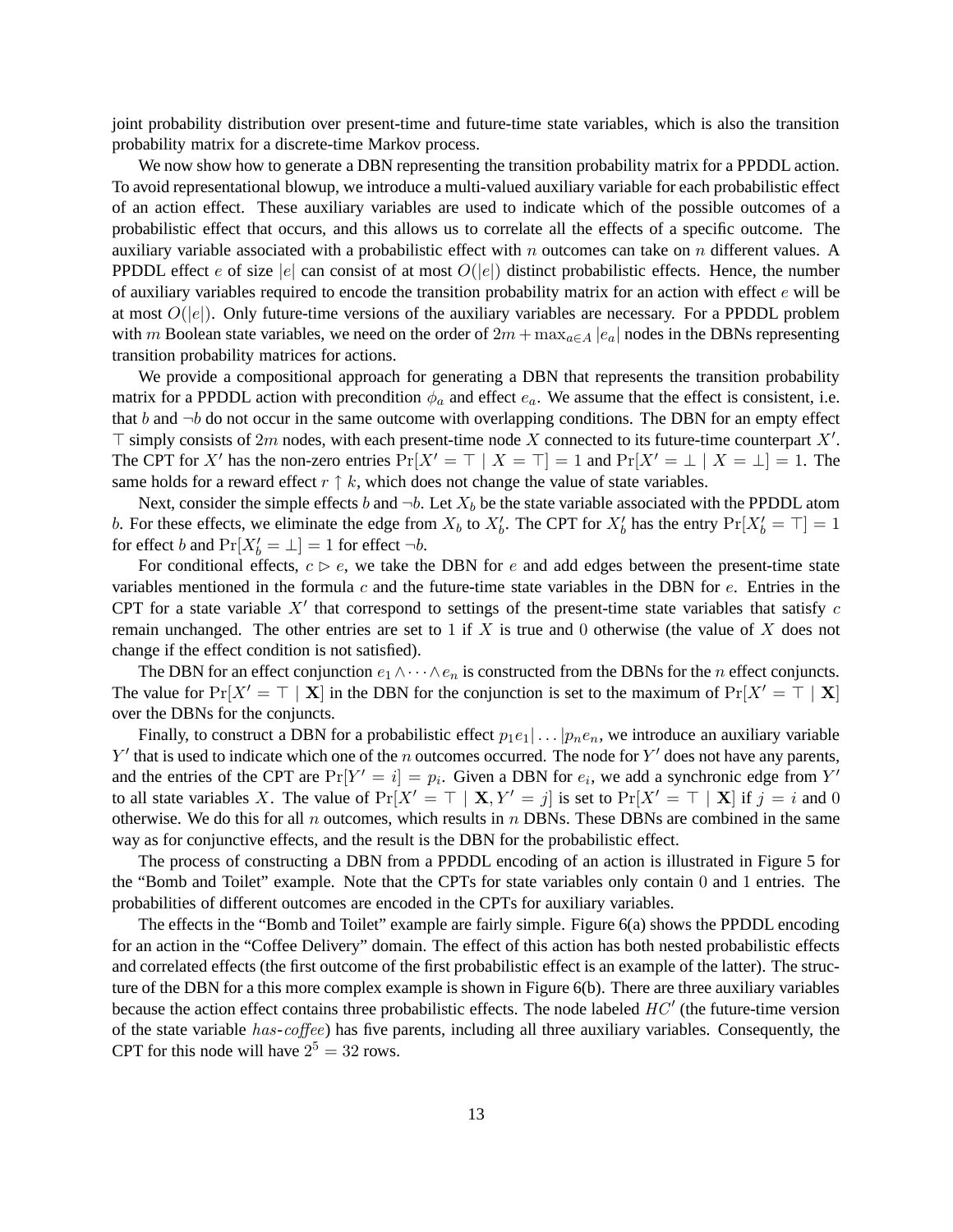

**Figure 5:** Construction of a DBN for the dunk-package<sub>package1</sub> action of the bomb and toiled example. The final DBN is shown in (e) and its CPTs are listed at the bottom of the figure.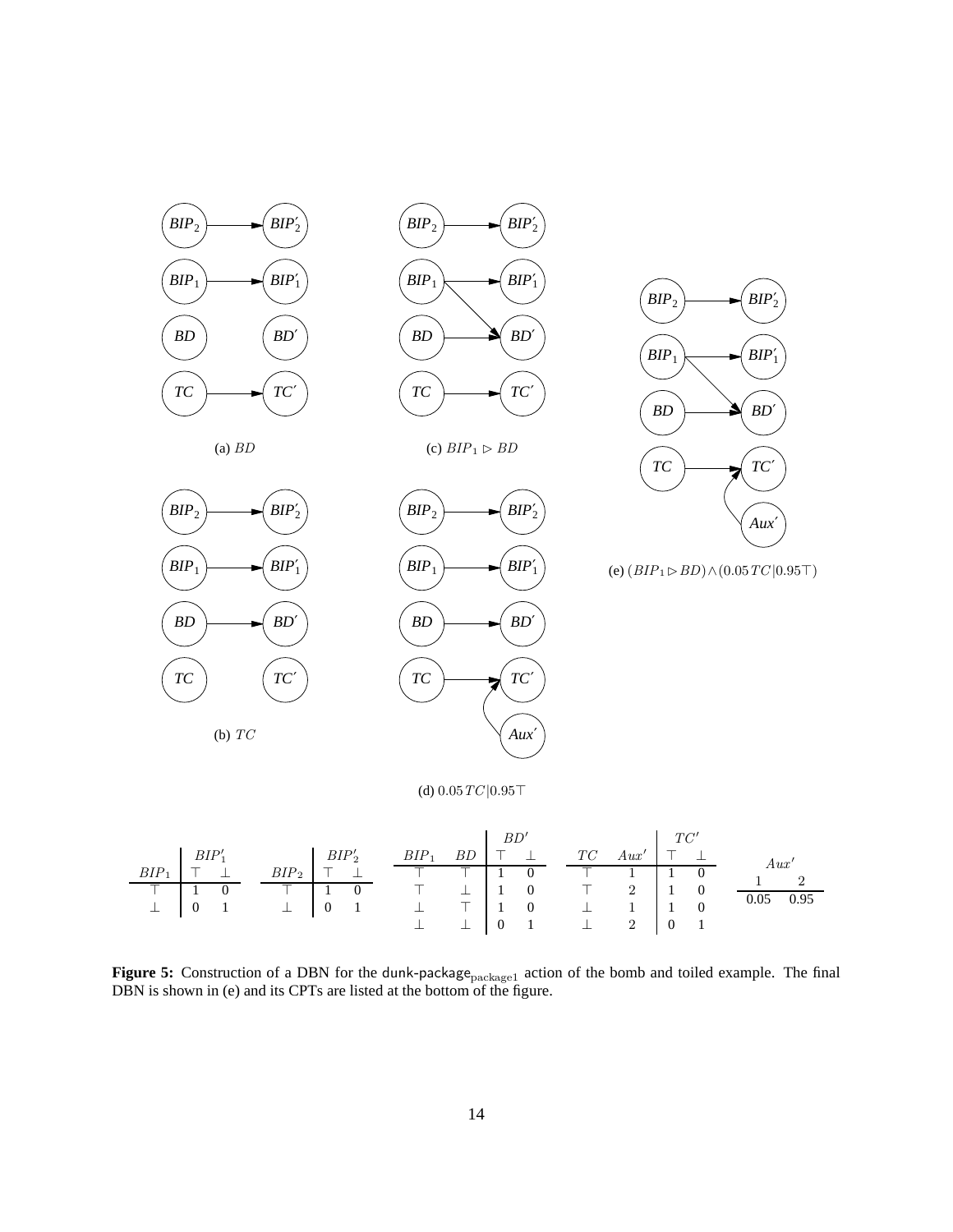```
(:action deliver-coffee
         :effect (and (when (and (in-office) (has-coffee))
                         (probabilistic 0.8 (and (user-has-coffee)
                                                  (not (has-coffee))
                                                  (increase (reward) 0.8))
                                        0.2 (and (probabilistic 0.5 (not (has-coffee)))
                                                  (when (user-has-coffee)
                                                     (increase (reward) 0.8)))))
                 (when (and (not (in-office)) (has-coffee))
                    (and (probabilistic 0.8 (not (has-coffee)))
                         (when (user-has-coffee)
                            (increase (reward) 0.8))))
                 (when (and (not (has-coffee)) (user-has-coffee))
                    (increase (reward) 0.8))
                 (when (not (is-wet))
                    (increase (reward) 0.2))))
```

```
(a)
```


**Figure 6:** PPDDL encoding (a) and DBN (b) for the "deliver-coffee" action of the "Coffee Delivery" domain.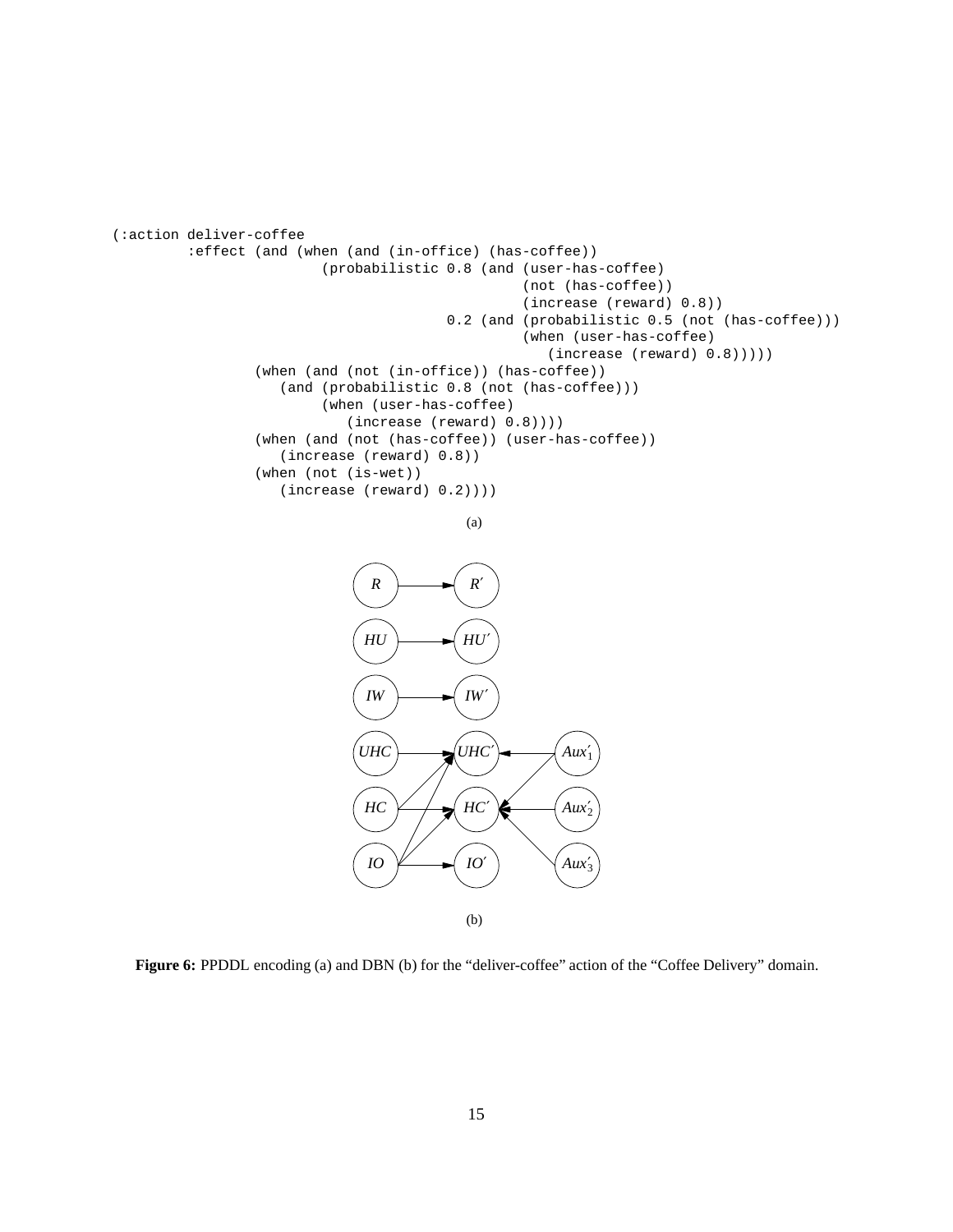# **A BNF Grammar for PPDDL1.0**

We provide the full syntax for PPDDL1.0 using an extended BNF notation with the following conventions:

- Each rule is of the form  $\langle non-terminal \rangle ::= expansion$ .
- Alternative expansions are separated by a vertical bar ("|").
- A syntactic element surrounded by square brackets ("[" and "]") is optional.
- Expansions and optional syntactic elements with a superscripted requirements flag are only available if the requirements flag is specified for the domain or problem currently being defined. For example,  $[\langle types-def \rangle]$ <sup>: typing</sup> in the syntax for domain definitions means that  $\langle types-def \rangle$  may only occur in domain definitions that include the  $:typing flag$  in the requirements declaration.
- An asterisk ("\*") following a syntactic element *x* means zero or more occurrences of *x*; a plus ("+") following *x* means at least one occurrence of *x*.
- Parameterized non-terminals, for example  $\langle typed \; list \; (x) \rangle$ , represent separate rules for each instantiation of the parameter.
- Terminals are written using typewriter font.
- The syntax is Lisp-like. In particular this means that case is not significant (e.g. ?x and ?X are equivalent), parenthesis are an essential part of the syntax and have no semantic meaning in the extended BNF notation, and any number of whitespace characters (space, newline, tab, etc.) may occur between tokens.

#### **A.1 Domains**

The syntax for domain definitions is the same as for PDDL2.1, except that durative actions are not allowed. Declarations of constants, predicates, and functions are allowed in any order with respect to one another, but they must all come after any type declarations and precede any action declarations.

| $\langle domain \rangle$               | $ ::=$ (define (domain $\langle name \rangle$ )                                                                        |  |
|----------------------------------------|------------------------------------------------------------------------------------------------------------------------|--|
|                                        | $\left[\langle require\text{-}def\rangle\right]$                                                                       |  |
|                                        | $[\langle types\text{-}def \rangle]$ <sup>: typing</sup>                                                               |  |
|                                        | $\lceil \langle constants\text{-}def \rangle \rceil$                                                                   |  |
|                                        | $[\langle predicates-def \rangle]$                                                                                     |  |
|                                        | $[\langle functions-def \rangle]$ <sup>: fluents</sup>                                                                 |  |
|                                        | $\langle structure-def \rangle^*$ )                                                                                    |  |
| $\langle \textit{require-def} \rangle$ | $ ::=$ (:requirements (require-key)*)                                                                                  |  |
| $\langle \text{require-key} \rangle$   | $\therefore$ See Section A.4                                                                                           |  |
| $\langle types-def\rangle$             | $ ::=$ (:types $\langle typed \; list \; (name) \rangle$ )                                                             |  |
| $\langle constants-def\rangle$         | $ ::=$ (:constants (typed list (name)))                                                                                |  |
| $\langle predicates\text{-}def\rangle$ | $ ::=$ (:predicates (atomic formula skeleton)*)                                                                        |  |
|                                        | $\langle atomic formula\; skeleton \rangle ::= (\langle predicate \rangle \langle typed\; list\; (variable) \rangle )$ |  |
| $\langle predicate \rangle$            | $ ::= \langle name \rangle$                                                                                            |  |
| $\langle functions\text{-}def\rangle$  | $\mathcal{L} :=$ (: functions <i>{function typed list (function skeleton)</i> })                                       |  |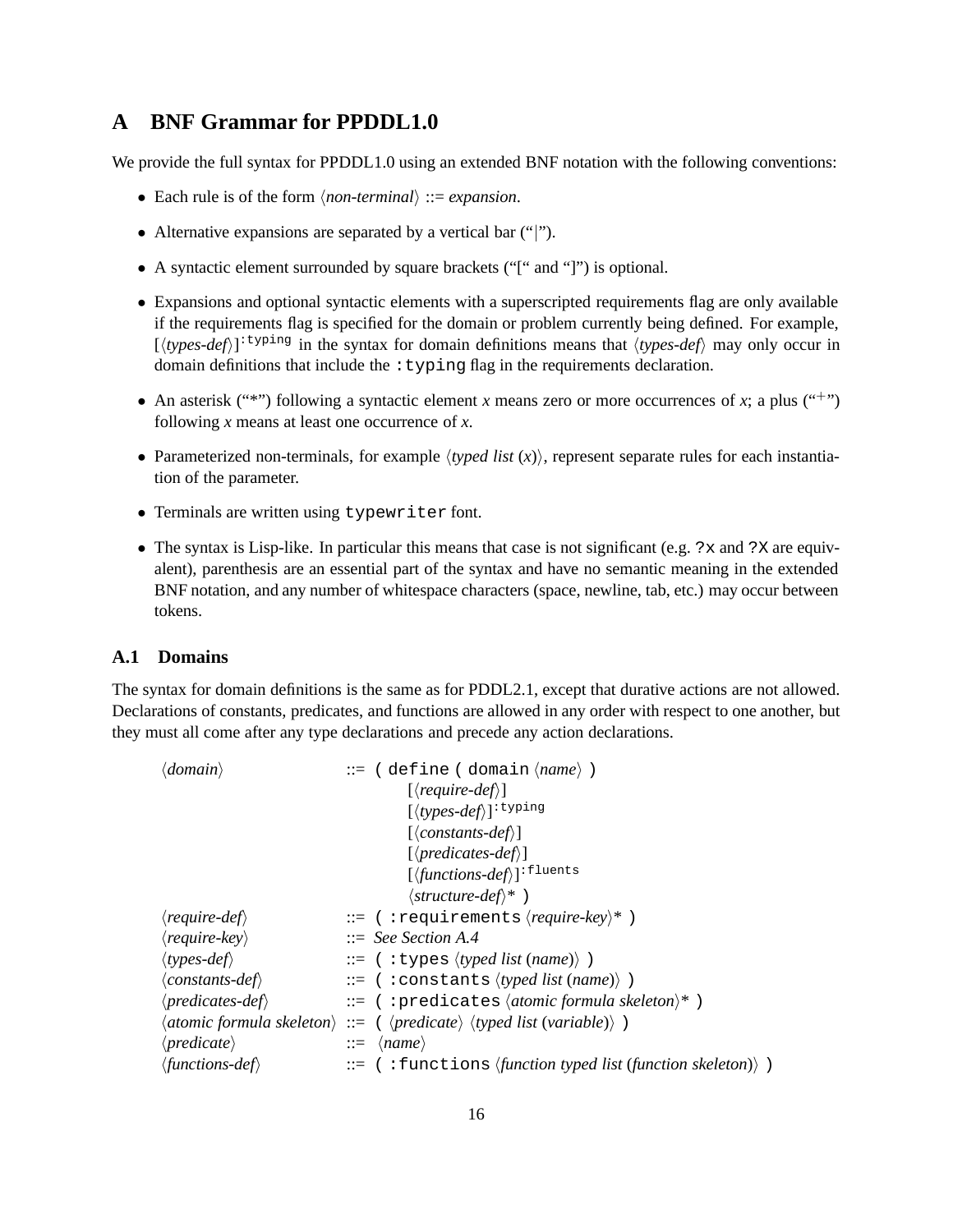| $\langle function \; skeleton \rangle$ | $\equiv$ ( $\langle function \, symbol \rangle$ $\langle typed \, list \, (variable) \rangle$ )                                                      |
|----------------------------------------|------------------------------------------------------------------------------------------------------------------------------------------------------|
| $\langle function \, symbol \rangle$   | $ ::= \langle name \rangle$                                                                                                                          |
| $\langle structure\text{-}def\rangle$  | $ ::= \langle action\text{-}def \rangle$                                                                                                             |
| $\langle action\text{-}def\rangle$     | $\therefore$ See Section A.2                                                                                                                         |
| $\langle$ typed list $(x)$             | $\therefore$ $\langle x \rangle^*$   <sup>: typing</sup> $\langle x \rangle^+$ – $\langle type \rangle$ $\langle typed$ <i>list</i> $(x)$ $\rangle$  |
| $\langle type \rangle$                 | ::= ( either $\langle primitive type \rangle^+$ )   $\langle primitive type \rangle$                                                                 |
| $\langle primitive type \rangle$       | $ ::= \langle name \rangle$                                                                                                                          |
| $\langle$ function typed list $(x)$    | ::= $\langle x \rangle^*$   <sup>: typing</sup> $\langle x \rangle^+$ – $\langle$ <i>function type</i> $\rangle$ <i>{function typed list</i> $(x)$ } |
| $\langle$ function type $\rangle$      | $ ::= number$                                                                                                                                        |

A  $\langle name \rangle$  is a string of characters starting with an alphabetic character followed by a possibly empty sequence of alphanumeric characters, hyphens ("-"), and underscore characters ("-"). A *{variable}* is a *{name}* immediately preceded by a question mark ("?"). For example, in-office and ball 2 are names, and ?gripper is a variable.

#### **A.2 Actions**

Action definitions and goal descriptions have the same syntax as in PDDL2.1.

| $\langle action\text{-}def\rangle$                            | $ ::= \langle : \text{action } \langle action \rangle$                                                                           |
|---------------------------------------------------------------|----------------------------------------------------------------------------------------------------------------------------------|
|                                                               | [: parameters ( $\langle \text{typed list}(\text{variable}) \rangle$ )]                                                          |
|                                                               | $\langle action\text{-}def\text{-}body\rangle$ )                                                                                 |
| $\langle action \, symbol \rangle$ ::= $\langle name \rangle$ |                                                                                                                                  |
|                                                               | $\langle action\text{-}def\text{-}body\rangle$ ::= [: precondition $\langle GD\rangle$ ]                                         |
|                                                               | $[:\text{effect} \langle \text{effect} \rangle]$                                                                                 |
| $\langle GD \rangle$                                          | $\Rightarrow$ $\langle atomic formula (term) \rangle$ $ $ $($ and $\langle GD \rangle^*$ $\rangle$                               |
|                                                               | $:$ equality ( = $\langle term \rangle$ $\langle term \rangle$ )                                                                 |
|                                                               | $:$ equality (not ( = $\langle term \rangle$ $\langle term \rangle$ ))                                                           |
|                                                               | : negative-preconditions (not (atomic formula (term)) )                                                                          |
|                                                               | :disjunctive-preconditions ( not $\langle GD \rangle$ )                                                                          |
|                                                               | :disjunctive-preconditions ( or $\langle GD\rangle^*$ )                                                                          |
|                                                               | :disjunctive-preconditions ( imply $\langle GD \rangle$ $\langle GD \rangle$ )                                                   |
|                                                               | : existential-preconditions (exists ( $\langle \textit{typed list}(\textit{variable}) \rangle$ ) $\langle \textit{GD} \rangle$ ) |
|                                                               | : universal-preconditions (forall ( $\langle \text{typed list}(\text{variable}) \rangle$ ) $\langle GD \rangle$ )                |
|                                                               | $\ket{\cdot \text{fluents} / f\text{-}comp}$                                                                                     |
|                                                               | $\langle atomic formula (x) \rangle ::= (\langle predicate \rangle \langle x \rangle^*)   \langle predicate \rangle$             |
| $\langle term \rangle$                                        | $ ::= \langle name \rangle \mid \langle variable \rangle$                                                                        |
| $\langle f\text{-}comp \rangle$                               | $\Rightarrow$ ( $\langle binary-comp \rangle$ $\langle f-exp \rangle$ $\langle f-exp \rangle$ )                                  |
|                                                               | $\langle binary-comp \rangle$ ::= <   <=   =   >=   >                                                                            |
| $\langle f\text{-}exp \rangle$                                | $ ::= \langle number \rangle \mid \langle f\text{-head (term)} \rangle$                                                          |
|                                                               | ( $\langle binary-op \rangle$ $\langle f-exp \rangle$ $\langle f-exp \rangle$ )   ( $-\langle f-exp \rangle$ )                   |
| $\langle$ f-head $(x)\rangle$                                 | ::= $\langle$ {function symbol} $\langle x \rangle^*$ } $\langle$ {function symbol}                                              |
| $\langle binary-op \rangle$                                   | $\frac{1}{2}$ = +   -   *   /                                                                                                    |

A *\number* is a sequence of numeric characters, possibly with a single decimal point (".") at any position in the sequence. Negative numbers are written as  $(-\langle number \rangle)$ .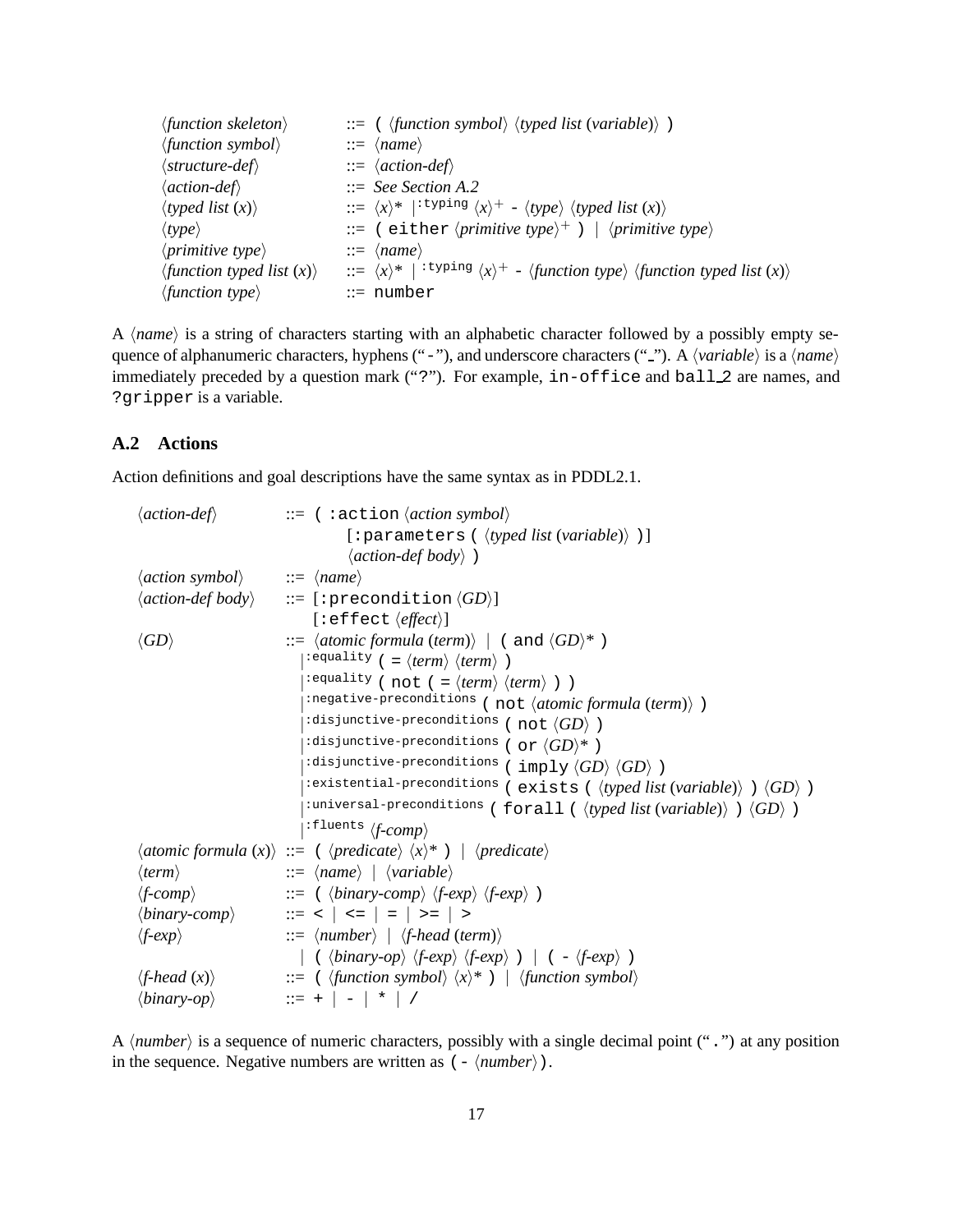The syntax for effects has been extended to allow for probabilistic effects, which can be arbitrarily interleaved with conditional effects and universal quantification.

```
\n
$$
\langle effect \rangle :: = \langle p\text{-effect} \rangle \mid (\text{ and } \langle effect \rangle^*)
$$
\n| "conditional-effects (forall ( \langle typical list (variable) \rangle ) \langle effect \rangle )\n| "conditional-effects ( when \langle GD \rangle \langle effect \rangle )\n| "probability" (probability) | (not \langle atomic formula (term) \rangle )\n| "fluents ( \langle assign-op \rangle \langle female (term) \rangle )\n| "rewards ( \langle additive-op \rangle \langle reward fluent \rangle \langle f-exp \rangle )\n| "rewards ( \langle additive-top \rangle \langle current fluent \rangle \langle f-exp \rangle )\n| := \langle probability \rangle \langle effect \rangle\n\langle assign-op \rangle :: = \text{assign} | scale-up | scale-down | \langle additive-op \rangle\n\langle additive-op \rangle :: = \text{increase} | decrease\n\langle reward fluent \rangle :: = \langle reward \rangle | reward\n
```

A  $\langle probability \rangle$  is a  $\langle number \rangle$  with a value in the interval [0, 1].

#### **A.3 Problems**

The syntax for problem definitions has been extended to allow for the specification of a probability distribution over initial states, and also to permit the association of a one-time reward with entering a goal state. It is otherwise identical to the syntax for PDDL2.1 problem definitions.

```
\langle problem \rangle ::= ( define ( problem \langle name \rangle )
                                        (:domain (name) )
                                       \lceil\require-def\rceil]
                                       [\langle objects\text{-}def \rangle]\vert \langle init \rangle \vert\langle goal \rangle)
\langle objects\text{-}def\rangle ::= ( : objects \langle typed\; list\; (name)\rangle )
\langle init \rangle ::= ( :init \langle init\text{-}el \rangle^* )
\langle init\text{-}el\rangle ::= \langle p\text{-}init\text{-}el\rangle|<sup>:probabilistic-effects</sup> (probabilistic \langle prob\text{-}init\text{-}el\rangle^*)
\langlep-init-el\rangle ::= \langleatomic formula (name)\rangle |<sup>:fluents</sup> ( = \langlef-head (name)\rangle \number\rangle )
\langle prob\text{-}init\text{-}el \rangle ::= \langle prob\text{-}init\text{-}el \rangle\langlea-init-el\rangle ::= \langlep-init-el\rangle | ( and \langlep-init-el\rangle* )
\langle goal \rangle ::= \langle goal\text{-}spec \rangle [\langle metric\text{-}spec \rangle] | \langle metric\text{-}spec \rangle\langle goal\text{-}spec \rangle ::= (:goal \langle GD \rangle) [(:goal-reward \langle ground\text{-}exp \rangle)]<sup>:rewards</sup>
\langle metric\text{-}spec\rangle ::= ( :metric \langle optimization\rangle \langle ground\text{-}f\text{-}exp\rangle )
\langleoptimization\rangle ::= minimize | maximize
\langle ground-f-exp \rangle ::= \langle number \rangle | \langle f-head (name) \rangle|\langle \langle binary-op \rangle \langle ground-f-exp \rangle \langle ground-f-exp \rangle(- \langle ground-f-exp \rangle)| ( total-time ) | total-time
                             | ( goal-achieved ) | goal-achieved
                             |<sup>: rewards</sup> \langlereward fluent\rangle
```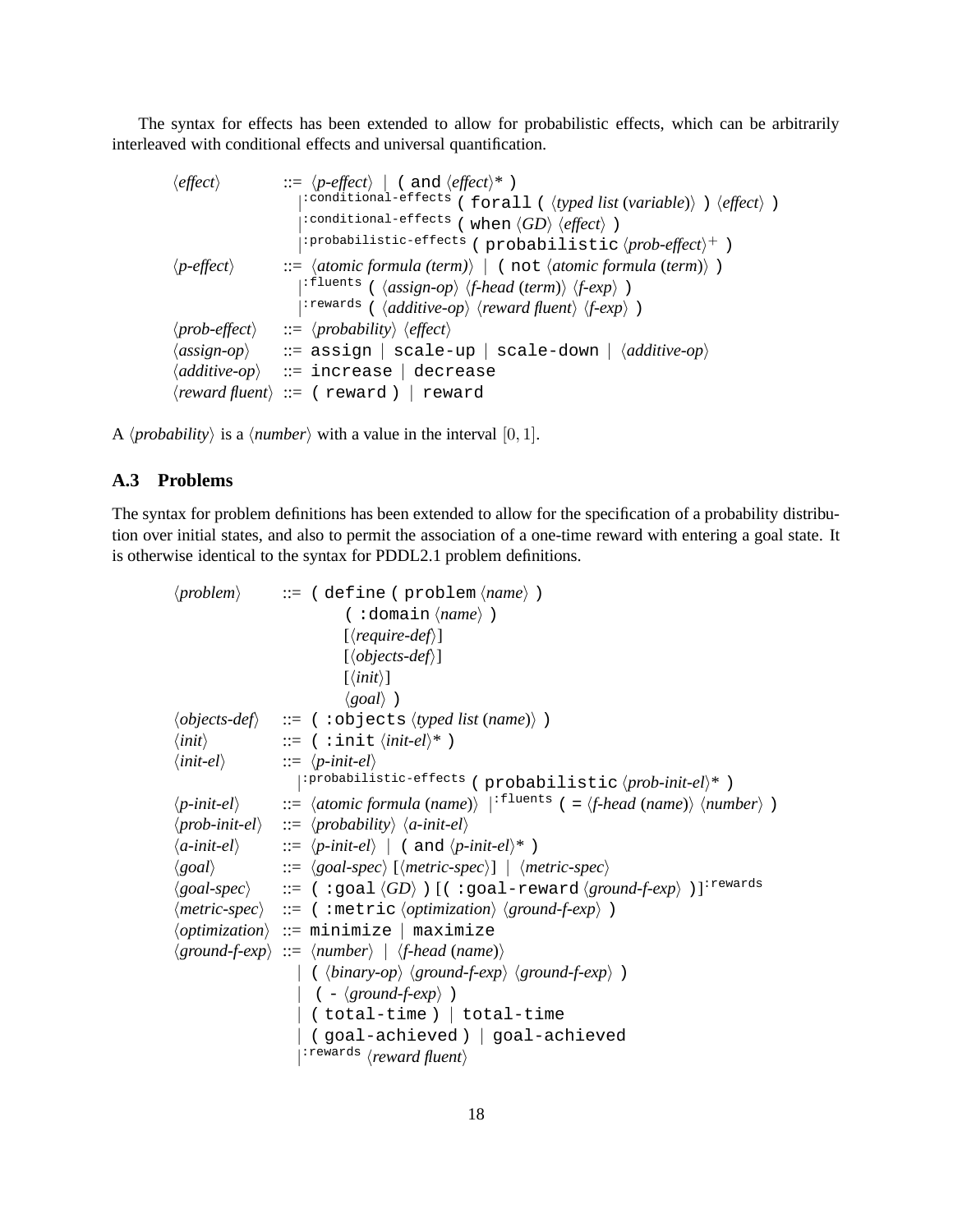## **A.4 Requirements**

Below is a table of all requirements in PPDDL1.0. Some requirements imply others; some are abbreviations for common sets of requirements. If a domain stipulates no requirements, it is assumed to declare a requirement for :strips.

| Requirement                | Description                                   |
|----------------------------|-----------------------------------------------|
| : strips                   | Basic STRIPS-style adds and deletes           |
| :typing                    | Allow type names in declarations of variables |
| :equality                  | Support $=$ as built-in predicate             |
| :negative-preconditions    | Allow negated atoms in goal descriptions      |
| :disjunctive-preconditions | Allow disjunctive goal descriptions           |
| :existential-preconditions | Allow exists in goal descriptions             |
| :universal-preconditions   | Allow for all in goal descriptions            |
| :quantified-preconditions  | $=$ : existential-preconditions               |
|                            | +: universal-preconditions                    |
| :conditional-effects       | Allow when and for all in action effects      |
| :probabilistic-effects     | Allow probabilistic in action effects         |
| :rewards                   | Allow reward fluent in action effects and     |
|                            | optimization metric                           |
| :fluents                   | Allow numeric state variables                 |
| :adl                       | $=$ : strips + : typing + : equality          |
|                            | +:negative-preconditions                      |
|                            | +:disjunctive-preconditions                   |
|                            | +:quantified-preconditions                    |
|                            | +: conditional-effects                        |
| : mdp                      | $= :probabilistic-effects + :rewards$         |
|                            |                                               |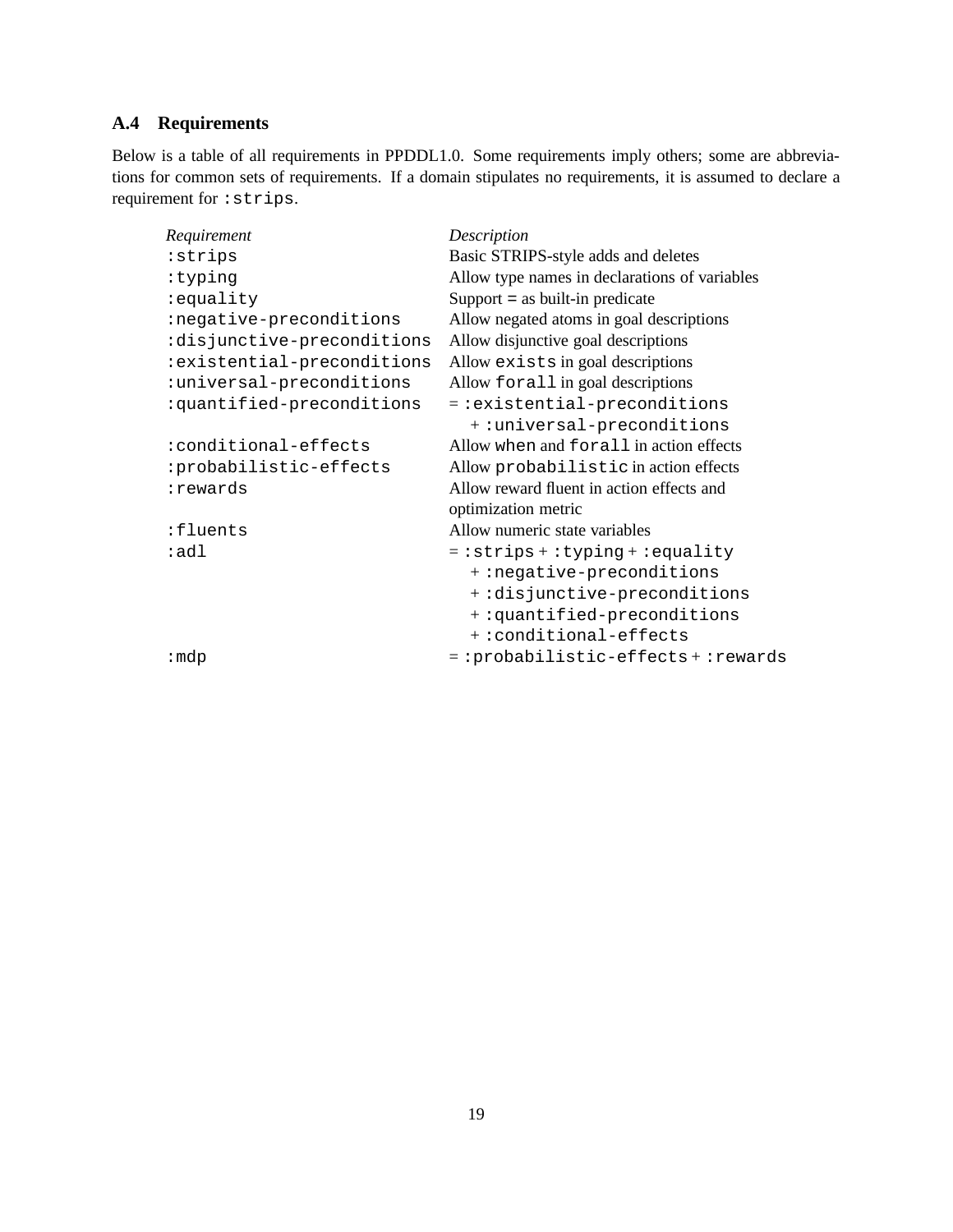## **References**

- Åström, K. J. 1965. Optimal control of Markov processes with incomplete state information. *Journal of Mathematical Analysis and Applications* 10, no. 1: 174–205.
- Boutilier, Craig, Thomas Dean, and Steve Hanks. 1999. Decision-theoretic planning: Structural assumptions and computational leverage. *Journal of Artificial Intelligence Research* 11: 1–94.
- Boutilier, Craig, Richard Dearden, and Moisés Goldszmidt. 1995. Exploiting structure in policy construction. In *Proceedings of the Fourteenth International Joint Conference on Artificial Intelligence*, edited by Chris S. Mellish, 1104–1111, Montreal, Canada. Morgan Kaufmann Publishers.
- Dean, Thomas and Keiji Kanazawa. 1989. A model for reasoning about persistence and causation. *Computational Intelligence* 5, no. 3: 142–150.
- Dearden, Richard and Craig Boutilier. 1997. Abstraction and approximate decision-theoretic planning. *Artificial Intelligence* 89, no. 1–2: 219–283.
- Draper, Denise, Steve Hanks, and Daniel S. Weld. 1994. Probabilistic planning with information gathering and contingent execution. In *Proceedings of the Second International Conference on Artificial Intelligence Planning Systems*, edited by Kristian Hammond, 31–36, Chicago, IL. AAAI Press.
- Fox, Maria and Derek Long. 2003. PDDL2.1: An extension to PDDL for expressing temporal planning domains. *Journal of Artificial Intelligence Research* 20: 61–124.
- Ghallab, Malik, Adele E. Howe, Craig A. Knoblock, Drew McDermott, Ashwin Ram, Manuela M. Veloso, Daniel S. Weld, and David Wilkins. 1998. PDDL—the planning domain definition language. Technical Report CVC TR-98-003/DCS TR-1165, Yale Center for Computational Vision and Control, New Haven, CT.
- Guestrin, Carlos, Daphne Koller, Ronald Parr, and Shobha Venkataraman. 2003. Efficient solution algorithms for factored MDPs. *Journal of Artificial Intelligence Research* 19: 399–468.
- Hoey, Jesse, Robert St-Aubin, Alan Hu, and Craig Boutilier. 1999. SPUDD: Stochastic planning using decision diagrams. In *Proceedings of the Fifteenth Conference on Uncertainty in Artificial Intelligence*, edited by Kathryn B. Laskey and Henri Prade, 279–288, Stockholm, Sweden. Morgan Kaufmann Publishers.
- Howard, Ronald A. 1960. *Dynamic Programming and Markov Processes*. New York, NY: John Wiley & Sons.
- . 1971. *Dynamic Probabilistic Systems*, vol. II: Semi-Markov and Decision Processes. New York, NY: John Wiley & Sons.
- Kushmerick, Nicholas, Steve Hanks, and Daniel S. Weld. 1995. An algorithm for probabilistic planning. *Artificial Intelligence* 76, no. 1–2: 239–286.
- Littman, Michael L. 1997. Probabilistic propositional planning: Representations and complexity. In *Proceedings of the Fourteenth National Conference on Artificial Intelligence*, 748–754, Providence, RI. AAAI Press.
- Mausam and Daniel S. Weld. 2004. Solving concurrent Markov decision processes. In *Proceedings of the Nineteenth National Conference on Artificial Intelligence*, 716–722, San Jose, CA. AAAI Press.
- McDermott, Drew. 2000. The 1998 AI planning systems competition. *AI Magazine* 21, no. 2: 35–55.